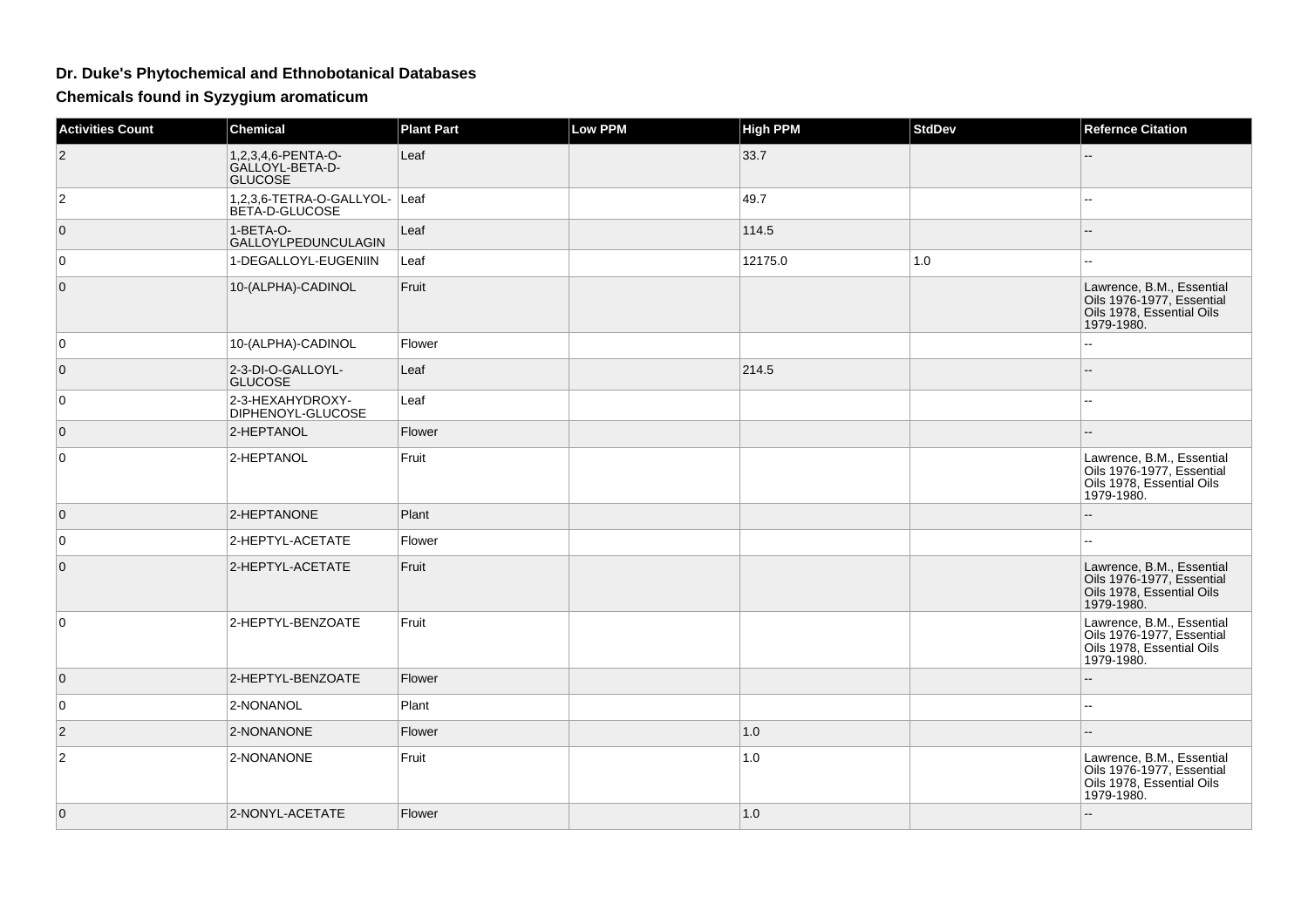| <b>Activities Count</b> | <b>Chemical</b>                                                              | <b>Plant Part</b>    | Low PPM | <b>High PPM</b> | <b>StdDev</b> | <b>Refernce Citation</b>                                                                                                                 |
|-------------------------|------------------------------------------------------------------------------|----------------------|---------|-----------------|---------------|------------------------------------------------------------------------------------------------------------------------------------------|
| $\overline{0}$          | 2-NONYL-ACETATE                                                              | Fruit                |         | 1.0             |               | Lawrence, B.M., Essential<br>Oils 1976-1977, Essential<br>Oils 1978, Essential Oils<br>1979-1980.                                        |
| $\vert$ 4               | 2-UNDECANONE                                                                 | Fruit                |         |                 |               | Lawrence, B.M., Essential<br>Oils 1976-1977, Essential<br>Oils 1978, Essential Oils<br>1979-1980.                                        |
| $\overline{4}$          | 2-UNDECANONE                                                                 | Flower               |         |                 |               |                                                                                                                                          |
| $\overline{0}$          | 2ALPHA-<br>HYDROXYOLEANOLIC-<br>ACID-METHYL-ESTER                            | Plant                |         |                 |               | J.S. Glasby Dict.Pls<br>Containing 2ndary<br>Metabolite. 1991.                                                                           |
| $\overline{0}$          | 3'-O-METHYL-3-4-<br>METHYLENEDIOXY-<br><b>ELLAGIC ACID</b>                   | <b>Bark</b>          |         |                 |               | Lowry, J. B. 1968. The<br>Distribution and Potential<br>Taxonomic Value of Alkylated<br>Ellagic Acids. Phytochemistry<br>7 10: 1803-1813 |
| 3                       | 3,3',4-TRI-O-METHYL-<br><b>ELLAGIC-ACID</b>                                  | Fruit                |         |                 |               |                                                                                                                                          |
| 3                       | 3,3',4-TRI-O-METHYL-<br>ELLAGIC-ACID                                         | <b>Bark</b>          |         |                 |               | Lowry, J. B. 1968. The<br>Distribution and Potential<br>Taxonomic Value of Alkylated<br>Ellagic Acids. Phytochemistry<br>7 10: 1803-1813 |
| $\overline{0}$          | 3.3'-DI-O-METHYL-<br><b>ELLAGIC-ACID</b>                                     | <b>Bark</b>          |         |                 |               | Lowry, J. B. 1968. The<br>Distribution and Potential<br>Taxonomic Value of Alkylated<br>Ellagic Acids. Phytochemistry<br>7 10: 1803-1813 |
| 3                       | 3,4-DIHYDROXYBENZOIC-<br><b>ACID</b>                                         | Leaf                 |         |                 |               | ä.                                                                                                                                       |
| $\vert$ 1               | $3,4-$<br><b>DIHYDROXYPHENYLETHA</b><br><b>NOL</b>                           | Leaf                 |         |                 |               |                                                                                                                                          |
| $\overline{0}$          | $3-$<br>METHOXYBENZALDEHYDE                                                  | Fruit                |         |                 |               | ä.                                                                                                                                       |
| $\overline{0}$          | $4.4 -$<br>DIMETHYLTRICYCLO[6,3,2,<br>0]TRIDECA-8-ENE-1-OL                   | <b>Essential Oil</b> |         |                 |               |                                                                                                                                          |
| $\overline{0}$          | 5.7-DIHYDROXY-2-<br>METHYLCHROMONE-8-C-<br>BETA-D-<br><b>GLUCOPYRANOSIDE</b> | Fruit                |         | 143.0           |               |                                                                                                                                          |
| $\overline{0}$          | 5.7-DIHYDROXY-2-<br>METHYLCHROMONE-8-C-<br>BETA-D-GLUCOSIDE                  | Leaf                 |         | 66.0            |               |                                                                                                                                          |
| $\,6$                   | 5,7-DIHYDROXY-2-<br>METHYLCHROMONE-8-C-<br>BETA-GLUCOPYRANOSIDE              | Fruit                |         | 145.0           |               | $\overline{\phantom{a}}$                                                                                                                 |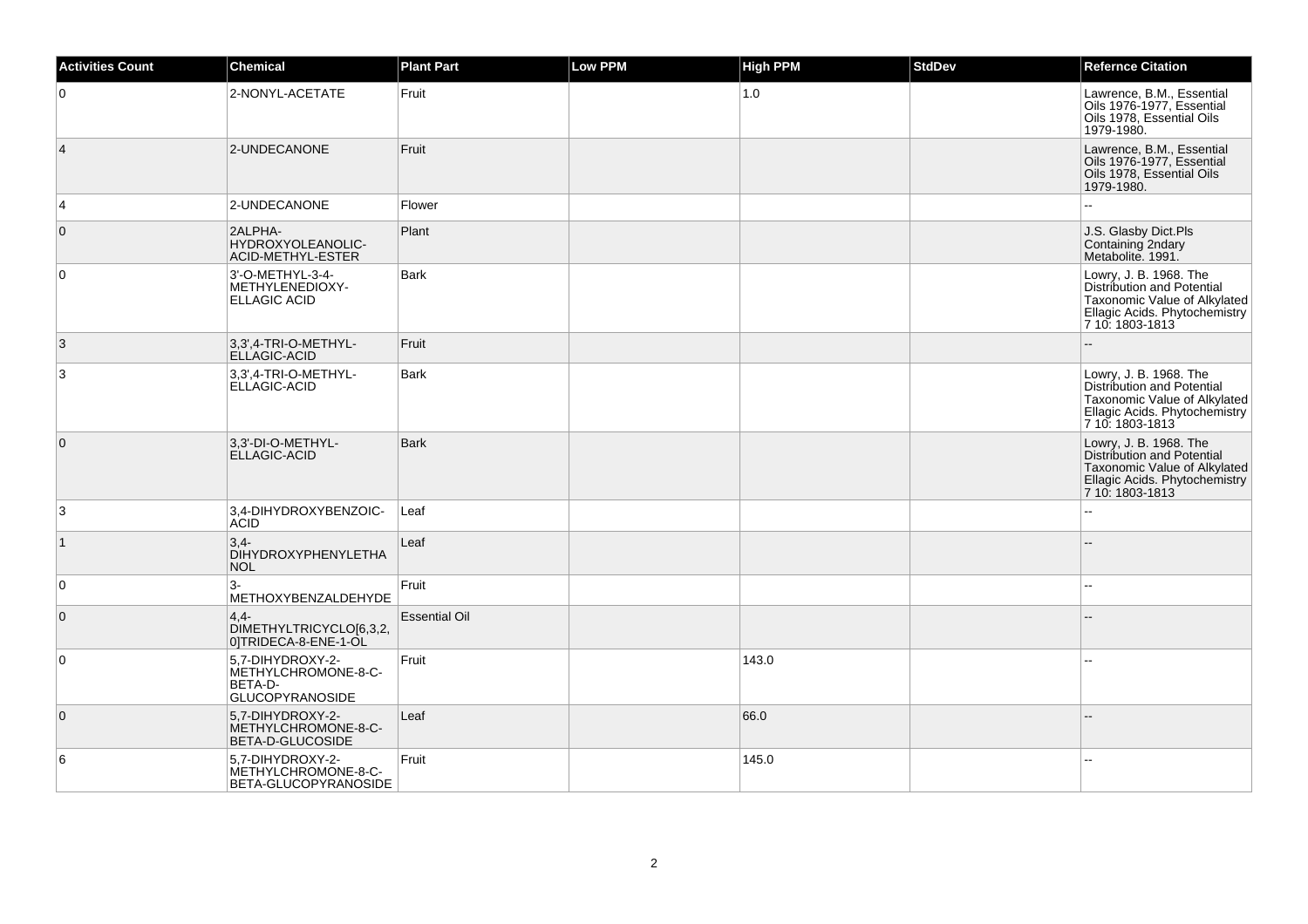| <b>Activities Count</b> | <b>Chemical</b>                     | <b>Plant Part</b> | <b>Low PPM</b> | <b>High PPM</b> | <b>StdDev</b>       | <b>Refernce Citation</b>                                                                                                                                                                                              |
|-------------------------|-------------------------------------|-------------------|----------------|-----------------|---------------------|-----------------------------------------------------------------------------------------------------------------------------------------------------------------------------------------------------------------------|
| $\overline{0}$          | 5-METHYLFURALDEHYDE                 | Fruit             |                |                 |                     | $-$                                                                                                                                                                                                                   |
| $\overline{0}$          | 6-METHYL-HEPT-5-EN-2-<br><b>ONE</b> | Fruit             |                |                 |                     |                                                                                                                                                                                                                       |
| 6                       | <b>ACETOPHENONE</b>                 | Fruit             |                |                 |                     |                                                                                                                                                                                                                       |
| 5                       | ACETYL-EUGENOL                      | Fruit             |                |                 |                     | Williamson, E. M. and Evans,<br>F. J., Potter's New<br>Cyclopaedia of Botanical<br>Drugs and Preparations,<br>Revised Ed., Saffron Walden,<br>the C. W. Daniel Co., Ltd.,<br>Essex UK, 362 pp, 1988,<br>reprint 1989. |
| 5                       | ACETYL-EUGENOL                      | Flower            |                |                 |                     |                                                                                                                                                                                                                       |
| $\overline{0}$          | ALLO-AROMADENDRENE                  | Leaf              |                |                 |                     | Charalambous, G. (Ed.).<br>1994. Spices, Herbs and<br>Edible Fungi. Elsevier<br>Science B. V. Amsterdam.<br>764 pp.                                                                                                   |
| $\overline{0}$          | ALPHA-AMORPHENE                     | Fruit             |                | 1.0             |                     | Lawrence, B.M., Essential<br>Oils 1976-1977, Essential<br>Oils 1978, Essential Oils<br>1979-1980.                                                                                                                     |
| $\overline{0}$          | ALPHA-AMORPHENE                     | Flower            |                | 1.0             |                     |                                                                                                                                                                                                                       |
| $\overline{0}$          | ALPHA-CADINENE                      | Flower            |                |                 |                     |                                                                                                                                                                                                                       |
| $\overline{0}$          | ALPHA-CADINENE                      | Fruit             |                |                 |                     | Lawrence, B.M., Essential<br>Oils 1976-1977, Essential<br>Oils 1978, Essential Oils<br>1979-1980.                                                                                                                     |
| 3                       | ALPHA-CADINOL                       | Leaf              | 5.0            | 8.0             | -0.5496266023491511 | Charalambous, G. (Ed.).<br>1994. Spices, Herbs and<br>Edible Fungi. Elsevier<br>Science B. V. Amsterdam.<br>764 pp.                                                                                                   |
| $\overline{0}$          | ALPHA-CARYOPHYLLENE                 | Flower            |                |                 |                     | u.                                                                                                                                                                                                                    |
| $\overline{0}$          | ALPHA-CARYOPHYLLENE                 | Fruit             |                |                 |                     | Williamson, E. M. and Evans,<br>F. J., Potter's New<br>Cyclopaedia of Botanical<br>Drugs and Preparations,<br>Revised Ed., Saffron Walden,<br>the C. W. Daniel Co., Ltd.,<br>Essex UK, 362 pp, 1988,<br>reprint 1989. |
| 0                       | ALPHA-COPAENE                       | Flower            |                |                 |                     |                                                                                                                                                                                                                       |
| $\overline{0}$          | ALPHA-COPAENE                       | Fruit             |                | 1890.0          | 1.8816304622249802  |                                                                                                                                                                                                                       |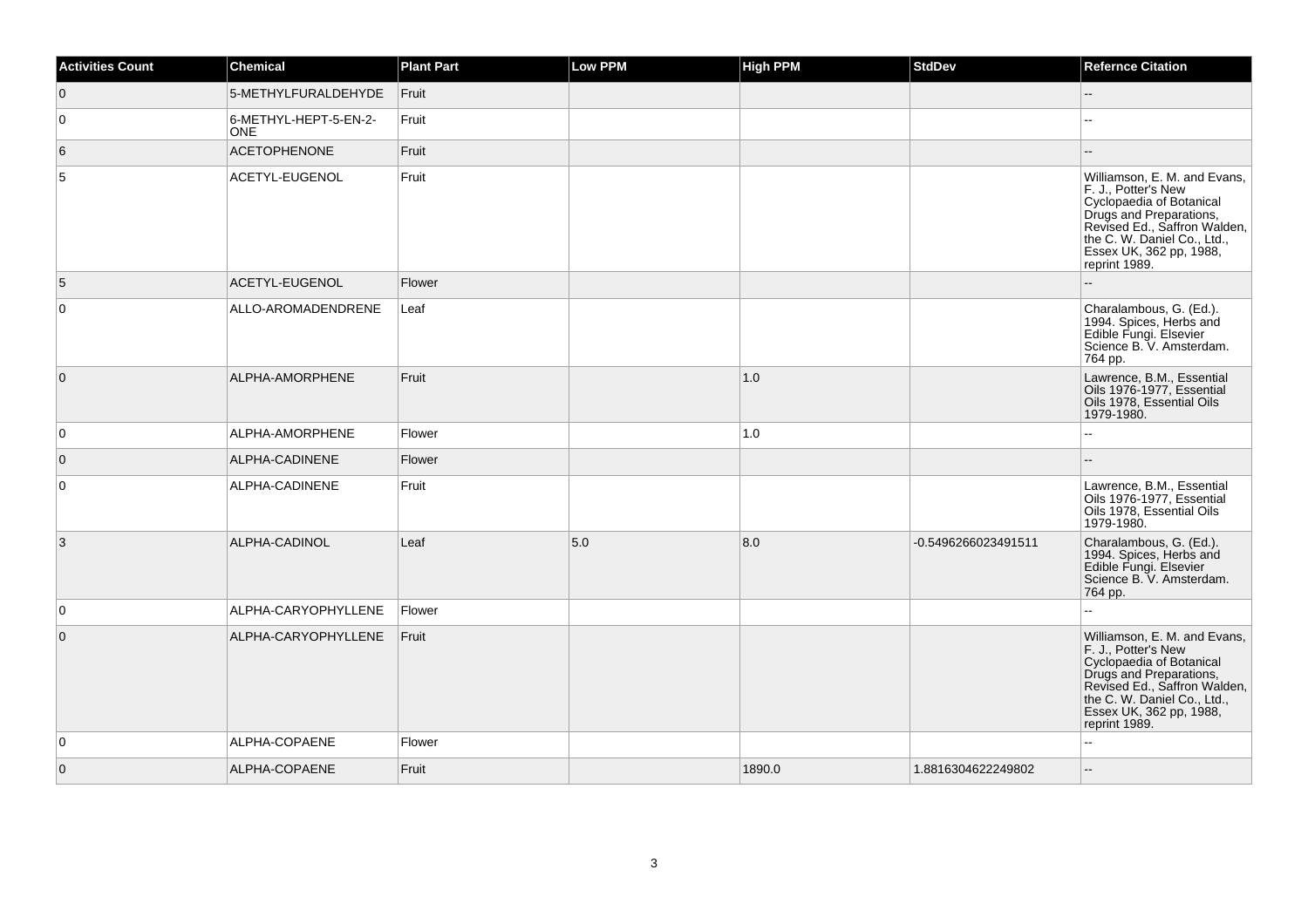| <b>Activities Count</b> | <b>Chemical</b>                   | <b>Plant Part</b>    | <b>Low PPM</b> | <b>High PPM</b> | <b>StdDev</b>        | <b>Refernce Citation</b>                                                                                            |
|-------------------------|-----------------------------------|----------------------|----------------|-----------------|----------------------|---------------------------------------------------------------------------------------------------------------------|
| $\overline{0}$          | ALPHA-COPAENE                     | Leaf                 |                | 1135.0          | 6.3964083212247616   | Charalambous, G. (Ed.).<br>1994. Spices, Herbs and<br>Edible Fungi. Elsevier<br>Science B. V. Amsterdam.<br>764 pp. |
| $\overline{0}$          | ALPHA-CUBEBENE                    | Flower               |                |                 |                      |                                                                                                                     |
| $\overline{0}$          | ALPHA-CUBEBENE                    | Fruit                |                | 37800.0         | 2.0783973463880634   | $\overline{\phantom{a}}$                                                                                            |
| $\overline{0}$          | ALPHA-CUBEBENE                    | Leaf                 | 25.0           | 305.0           | 1.722385843588116    | Charalambous, G. (Ed.).<br>1994. Spices, Herbs and<br>Edible Fungi. Elsevier<br>Science B. V. Amsterdam.<br>764 pp. |
| $\overline{2}$          | ALPHA-HUMULENE                    | Flower               | 775.0          | 850.0           | 1.881400128799953    | 44                                                                                                                  |
| $\overline{2}$          | ALPHA-HUMULENE                    | Leaf                 | 290.0          | 1740.0          | 2.4875695628615198   | Charalambous, G. (Ed.).<br>1994. Spices, Herbs and<br>Edible Fungi. Elsevier<br>Science B. V. Amsterdam.<br>764 pp. |
| $\overline{2}$          | ALPHA-HUMULENE                    | <b>Essential Oil</b> |                | 30000.0         | -0.20980400443514668 | 44                                                                                                                  |
| $ 2\rangle$             | ALPHA-HUMULENE                    | Fruit                | 250.0          | 850.0           | -0.1719773217114379  | $\overline{\phantom{a}}$                                                                                            |
| $\overline{1}$          | ALPHA-HUMULENE-<br><b>EPOXIDE</b> | <b>Essential Oil</b> |                | 26000.0         |                      | $\mathbf{u}$                                                                                                        |
| $\overline{0}$          | ALPHA-METHYL-<br><b>FURFURYL</b>  | Plant                |                |                 |                      |                                                                                                                     |
| $\overline{0}$          | ALPHA-METHYL-<br><b>FURFURYL</b>  | Fruit                |                |                 |                      | Wealth of India.                                                                                                    |
| $\overline{0}$          | ALPHA-MUUROLENE                   | Plant                |                |                 |                      |                                                                                                                     |
| $\overline{0}$          | ALPHA-MUUROLENE                   | Leaf                 | 3.3            | 5.5             | -0.5120674670233037  | Charalambous, G. (Ed.).<br>1994. Spices, Herbs and<br>Edible Fungi. Elsevier<br>Science B. V. Amsterdam.<br>764 pp. |
| $\overline{0}$          | ALPHA-MUUROLENE                   | Fruit                |                |                 |                      |                                                                                                                     |
| 23                      | ALPHA-TERPINEOL                   | <b>Essential Oil</b> |                |                 |                      | ۵.                                                                                                                  |
| $\overline{0}$          | ALPHA-TERPINYL-<br><b>ACETATE</b> | Fruit                | 155.0          | 170.0           | -0.7035975831753031  | Lawrence, B.M., Essential<br>Oils 1976-1977, Essential<br>Oils 1978, Essential Oils<br>1979-1980.                   |
| $\overline{0}$          | ALPHA-TERPINYL-<br><b>ACETATE</b> | Flower               | 155.0          | 170.0           |                      |                                                                                                                     |
| $\overline{0}$          | ALPHA-THUJENE                     | Fruit                |                |                 |                      |                                                                                                                     |
| $\overline{0}$          | ALPHA-YLANGENE                    | Fruit                | 245.0          | 395.0           | 1.414158345897999    | Щ,                                                                                                                  |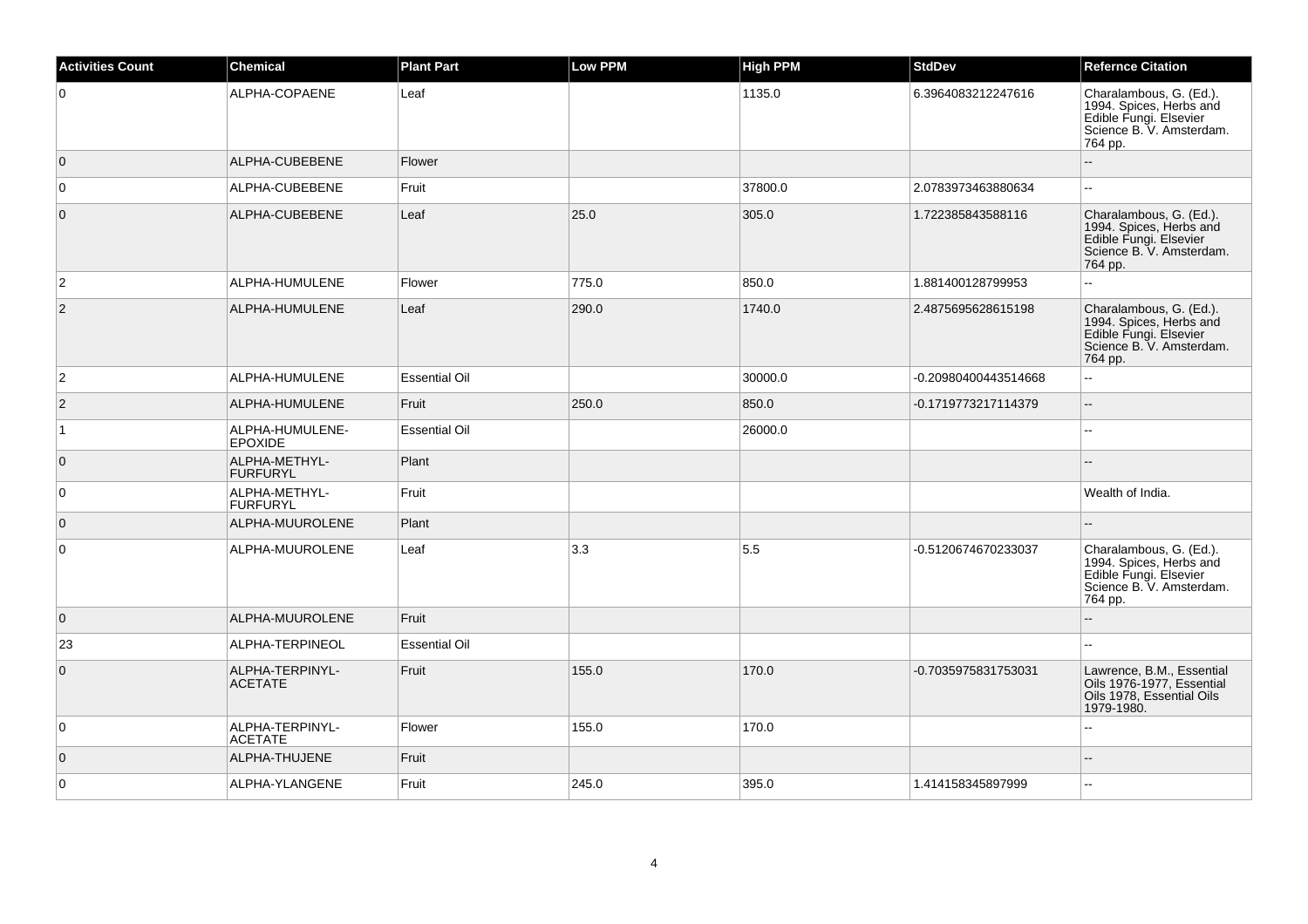| <b>Activities Count</b> | <b>Chemical</b>                            | <b>Plant Part</b>    | Low PPM | <b>High PPM</b> | <b>StdDev</b>        | <b>Refernce Citation</b>                                                                                            |
|-------------------------|--------------------------------------------|----------------------|---------|-----------------|----------------------|---------------------------------------------------------------------------------------------------------------------|
| $\overline{0}$          | ALPHA-YLANGENE                             | Plant                |         |                 |                      |                                                                                                                     |
| $\vert$ 1               | ALPHA-ZINGIBERENE                          | Leaf                 | 11.0    | 18.0            | 1.0000000000000002   | Charalambous, G. (Ed.).<br>1994. Spices, Herbs and<br>Edible Fungi. Elsevier<br>Science B. V. Amsterdam.<br>764 pp. |
| $\overline{5}$          | <b>ALUMINUM</b>                            | Fruit                | 80.0    | 160.0           | -0.17697394528100432 | Lawrence, B.M., Essential<br>Oils 1976-1977, Essential<br>Oils 1978, Essential Oils<br>1979-1980.                   |
| 5                       | ALUMINUM                                   | Flower               | 80.0    | 160.0           | 1.0835425694391705   | 44                                                                                                                  |
| $\overline{0}$          | <b>ARABINOSE</b>                           | <b>Essential Oil</b> |         |                 |                      | $-$                                                                                                                 |
| 112                     | ASCORBIC-ACID                              | Bark                 |         | 810.0           | 1.9840107880269489   | <b>CRC Handbook of Medicinal</b><br>Herbs and/or CRC Handbook<br>of Proximate Analyses                              |
| $\vert$ 7               | <b>ASTRAGALIN</b>                          | Fruit                |         |                 |                      | ۵.                                                                                                                  |
| 0                       | <b>BARIUM</b>                              | Fruit                | 20.0    | 30.0            | 0.23749286365790012  | Lawrence, B.M., Essential<br>Oils 1976-1977, Essential<br>Oils 1978, Essential Oils<br>1979-1980.                   |
| $\overline{0}$          | <b>BARIUM</b>                              | Flower               | 20.0    | 30.0            |                      | ۵.                                                                                                                  |
| 24                      | BENZALDEHYDE                               | Flower               |         |                 |                      | ۵.                                                                                                                  |
| 24                      | <b>BENZALDEHYDE</b>                        | Fruit                |         |                 |                      | $-$                                                                                                                 |
| 0                       | <b>BENZOIC ACID BENZYL</b><br><b>ESTER</b> | Fruit                |         |                 |                      | Щ,                                                                                                                  |
| $\overline{0}$          | BENZOIC-ACID-ETHYL-<br><b>ESTER</b>        | Fruit                |         |                 |                      |                                                                                                                     |
| $\overline{0}$          | BENZOIC-ACID-METHYL-<br><b>ESTER</b>       | Fruit                |         |                 |                      |                                                                                                                     |
| $\overline{0}$          | BENZOIC-ACID-PROPYL-<br><b>ESTER</b>       | Fruit                |         |                 |                      |                                                                                                                     |
| 9                       | BENZYL-ACETATE                             | Plant                |         |                 |                      |                                                                                                                     |
| 9                       | BENZYL-ALCOHOL                             | Plant                |         |                 |                      |                                                                                                                     |
| 0                       | BENZYL-TIGLATE                             | Plant                |         |                 |                      |                                                                                                                     |
| $\overline{0}$          | BETA-BOURBONENE                            | Leaf                 |         |                 |                      | Charalambous, G. (Ed.).<br>1994. Spices, Herbs and<br>Edible Fungi. Elsevier<br>Science B. V. Amsterdam.<br>764 pp. |
| 53                      | BETA-CAROTENE                              | <b>Bark</b>          | 2.0     | 3.0             | -0.6464926691482484  | <b>CRC Handbook of Medicinal</b><br>Herbs and/or CRC Handbook<br>of Proximate Analyses                              |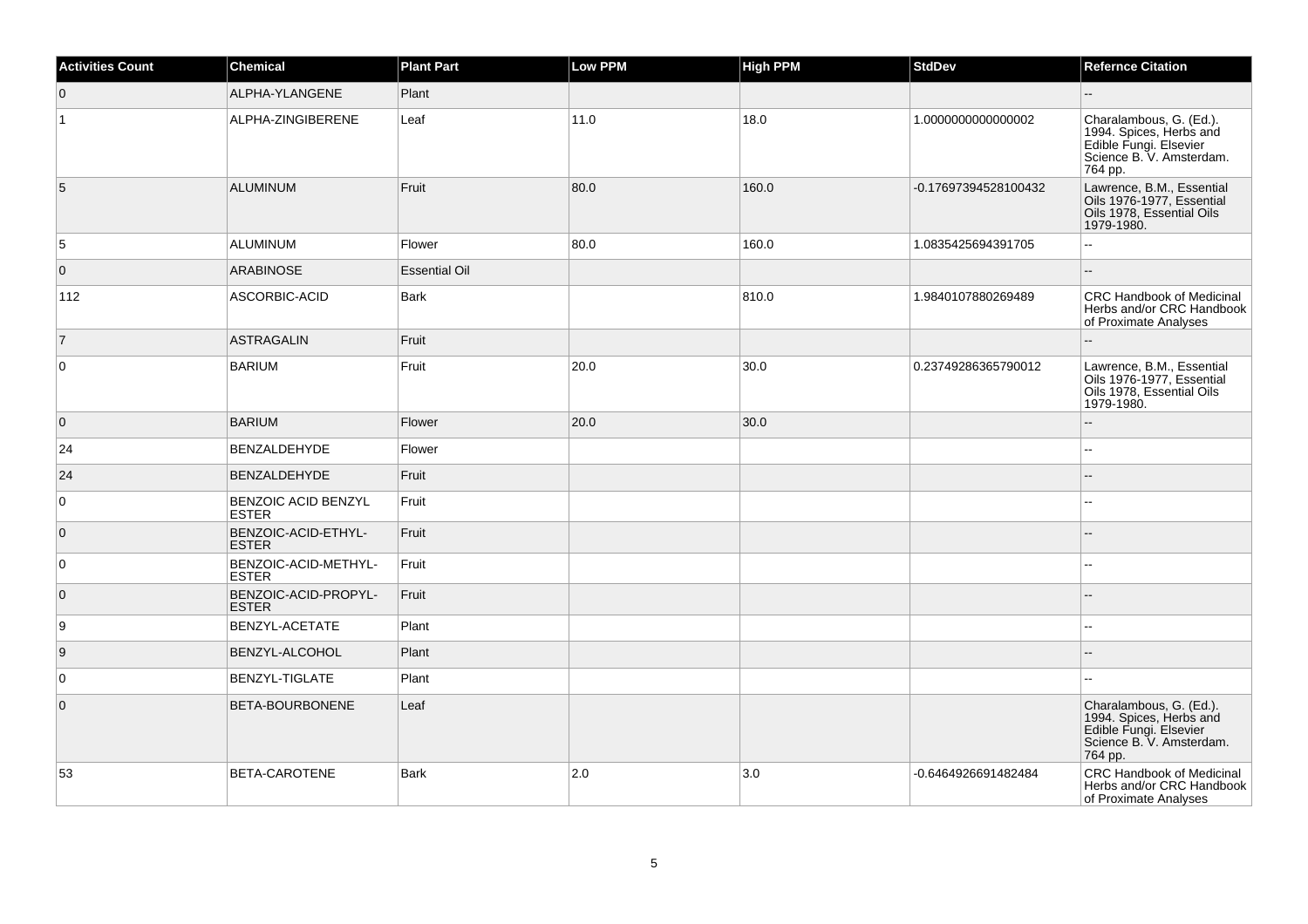| <b>Activities Count</b> | <b>Chemical</b>                      | <b>Plant Part</b>    | Low PPM | <b>High PPM</b> | <b>StdDev</b>         | <b>Refernce Citation</b>                                                                                            |
|-------------------------|--------------------------------------|----------------------|---------|-----------------|-----------------------|---------------------------------------------------------------------------------------------------------------------|
| $\overline{0}$          | BETA-CARYOPHYLLENE                   | Flower               |         |                 |                       | $-$                                                                                                                 |
| $\overline{0}$          | <b>BETA-CARYOPHYLLENE</b>            | Leaf                 | 2295.0  | 14520.0         | 6.774430907684983     | Charalambous, G. (Ed.).<br>1994. Spices, Herbs and<br>Edible Fungi. Elsevier<br>Science B. V. Amsterdam.<br>764 pp. |
| $\overline{0}$          | <b>BETA-CARYOPHYLLENE</b>            | Fruit                | 2230.0  | 69365.0         | 1.9999529994158691    | --                                                                                                                  |
| 0                       | <b>BETA-CARYOPHYLLENE</b>            | <b>Essential Oil</b> |         | 495000.0        | 2.8069272425728666    | шш.                                                                                                                 |
| $\overline{0}$          | BETA-CARYOPHYLLENE-<br>OXIDE         | <b>Essential Oil</b> |         | 45000.0         |                       | $\overline{a}$                                                                                                      |
| 0                       | BETA-MUUROLENE                       | Fruit                |         |                 |                       |                                                                                                                     |
| 13                      | <b>BETA-PINENE</b>                   | Fruit                |         |                 |                       |                                                                                                                     |
| 13                      | <b>BETA-PINENE</b>                   | Plant                |         |                 |                       | --                                                                                                                  |
| $\vert$ 3               | <b>BETA-SELINENE</b>                 | Fruit                |         |                 |                       |                                                                                                                     |
| 47                      | <b>BETA-SITOSTEROL</b>               | <b>Essential Oil</b> |         | 1000.0          | $-1.0$                | $-1$                                                                                                                |
| 47                      | <b>BETA-SITOSTEROL</b>               | Fruit                |         | 2420.0          | 2.385350854149113     | $\overline{\phantom{a}}$                                                                                            |
| 47                      | BETA-SITOSTEROL                      | Plant                |         |                 |                       | ۵.                                                                                                                  |
| $\overline{0}$          | BETA-SITOSTEROL-<br><b>GLUCOSIDE</b> | Plant                |         |                 |                       | J.S. Glasby Dict.Pls<br>Containing 2ndary<br>Metabolite. 1991.                                                      |
| 3                       | <b>BETA-TERPINEOL</b>                | <b>Essential Oil</b> |         |                 |                       | ۵.                                                                                                                  |
| $\overline{7}$          | <b>BIFLORIN</b>                      | Fruit                | 70.0    | 1022.0          |                       |                                                                                                                     |
| $\overline{4}$          | <b>BORON</b>                         | Fruit                | 10.0    | 40.0            | 0.0014459720019340586 | ц.                                                                                                                  |
| $\vert 4 \vert$         | <b>BORON</b>                         | Flower               | 10.0    | 40.0            | -0.011499571648933803 | --                                                                                                                  |
| 0                       | CADALENE                             | Leaf                 | 5.0     | 8.0             |                       | Charalambous, G. (Ed.).<br>1994. Spices, Herbs and<br>Edible Fungi. Elsevier<br>Science B. V. Amsterdam.<br>764 pp. |
| $\overline{0}$          | <b>CALACORENE</b>                    | Leaf                 | 13.0    | 21.0            | 0.19023374145231275   | Charalambous, G. (Ed.).<br>1994. Spices, Herbs and<br>Edible Fungi. Elsevier<br>Science B. V. Amsterdam.<br>764 pp. |
| $\overline{0}$          | <b>CALACORENE</b>                    | Flower               |         |                 |                       |                                                                                                                     |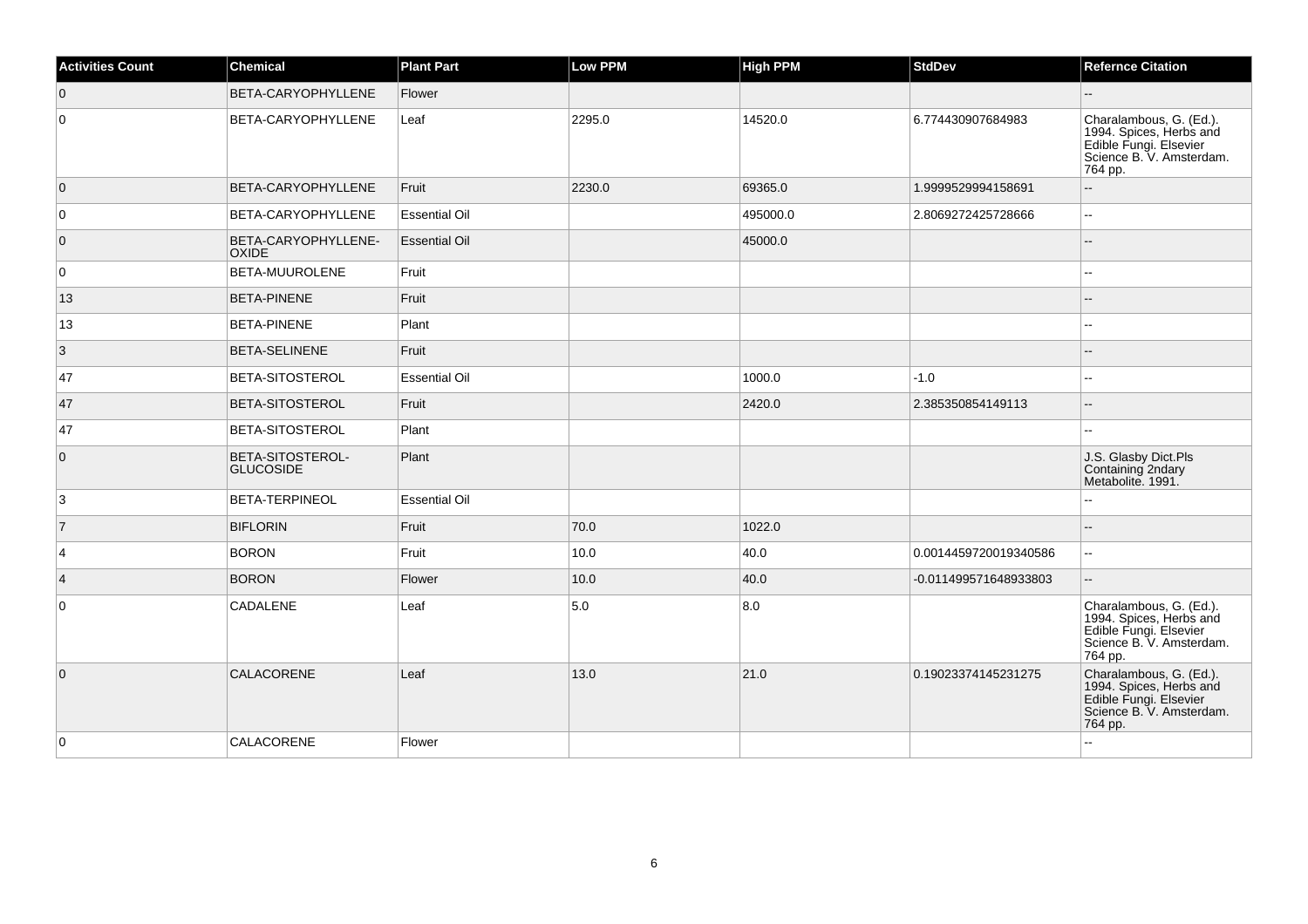| <b>Activities Count</b> | <b>Chemical</b>                             | <b>Plant Part</b>    | <b>Low PPM</b> | <b>High PPM</b> | <b>StdDev</b>        | <b>Refernce Citation</b>                                                                                            |
|-------------------------|---------------------------------------------|----------------------|----------------|-----------------|----------------------|---------------------------------------------------------------------------------------------------------------------|
| $\overline{0}$          | CALACORENE                                  | Fruit                |                |                 |                      | Lawrence, B.M., Essential<br>Oils 1976-1977, Essential<br>Oils 1978, Essential Oils<br>1979-1980.                   |
| 0                       | <b>CALAMENENE</b>                           | Fruit                |                | 1265.0          | -0.17527372328420673 | $\mathbf{L}$                                                                                                        |
| $\overline{0}$          | <b>CALAMENENE</b>                           | Flower               |                |                 |                      | $\overline{a}$                                                                                                      |
| $\overline{0}$          | <b>CALAMENENE</b>                           | Leaf                 |                | 210.0           | 3.8695166003766976   | Charalambous, G. (Ed.).<br>1994. Spices, Herbs and<br>Edible Fungi. Elsevier<br>Science B. V. Amsterdam.<br>764 pp. |
| $\overline{0}$          | <b>CALAMENOL</b>                            | Leaf                 | 25.0           | 35.0            |                      | Charalambous, G. (Ed.).<br>1994. Spices, Herbs and<br>Edible Fungi. Elsevier<br>Science B. V. Amsterdam.<br>764 pp. |
| 28                      | <b>CALCIUM</b>                              | Fruit                | 6460.0         | 9540.0          | 1.3115758699797868   |                                                                                                                     |
| 28                      | <b>CALCIUM</b>                              | Flower               | 6460.0         | 9540.0          | 1.0428267398370916   | $\overline{\phantom{a}}$                                                                                            |
| $\vert$ 4               | CALCIUM-OXALATE                             | Plant                |                |                 |                      | $\sim$                                                                                                              |
| $\vert$ 2               | <b>CAMPESTEROL</b>                          | Plant                |                |                 |                      |                                                                                                                     |
| $ 2\rangle$             | <b>CAMPESTEROL</b>                          | Fruit                |                |                 |                      | $\sim$                                                                                                              |
| $\overline{0}$          | CAMPESTEROL-3-O-BETA-<br>D-GLUCOSIDE        | Fruit                |                |                 |                      |                                                                                                                     |
| $\overline{0}$          | CAMPESTEROL-<br><b>GLUCOSIDE</b>            | Plant                |                |                 |                      |                                                                                                                     |
| $\overline{0}$          | <b>CARBOHYDRATES</b>                        | <b>Bark</b>          | 555000.0       | 612000.0        | -1.3532281234725556  | <b>CRC Handbook of Medicinal</b><br>Herbs and/or CRC Handbook<br>of Proximate Analyses                              |
| 19                      | CARVONE                                     | Plant                |                |                 |                      | $\sim$                                                                                                              |
| $\overline{0}$          | CARYOPHYLLA-3(12)-6-<br>DIEN-4-OL           | <b>Essential Oil</b> |                |                 |                      |                                                                                                                     |
| $\overline{0}$          | CARYOPHYLLA-3(12)-7(13)-<br>DIEN-6-ALPHA-OL | <b>Essential Oil</b> |                |                 |                      | $\overline{a}$                                                                                                      |
| $\overline{0}$          | CARYOPHYLLA-3(8)-13-<br>DIEN-5-ALPHA-OL     | <b>Essential Oil</b> |                |                 |                      |                                                                                                                     |
| $\overline{0}$          | CARYOPHYLLA-3-8(13)-<br>DIEN-5-BETA-OL      | <b>Essential Oil</b> |                |                 |                      | $\overline{a}$                                                                                                      |
| $\overline{0}$          | CARYOPHYLLA-4(12)-8(13)-<br>DIEN-5-BETA-OL  | <b>Essential Oil</b> |                |                 |                      | $\sim$                                                                                                              |
| 31                      | <b>CARYOPHYLLENE</b>                        | Flower               | 74400.0        | 8160.0          | 1.4134608729490745   | $\sim$                                                                                                              |
| 31                      | CARYOPHYLLENE                               | <b>Essential Oil</b> |                | 16000.0         | -0.468033109451461   | $\overline{\phantom{a}}$                                                                                            |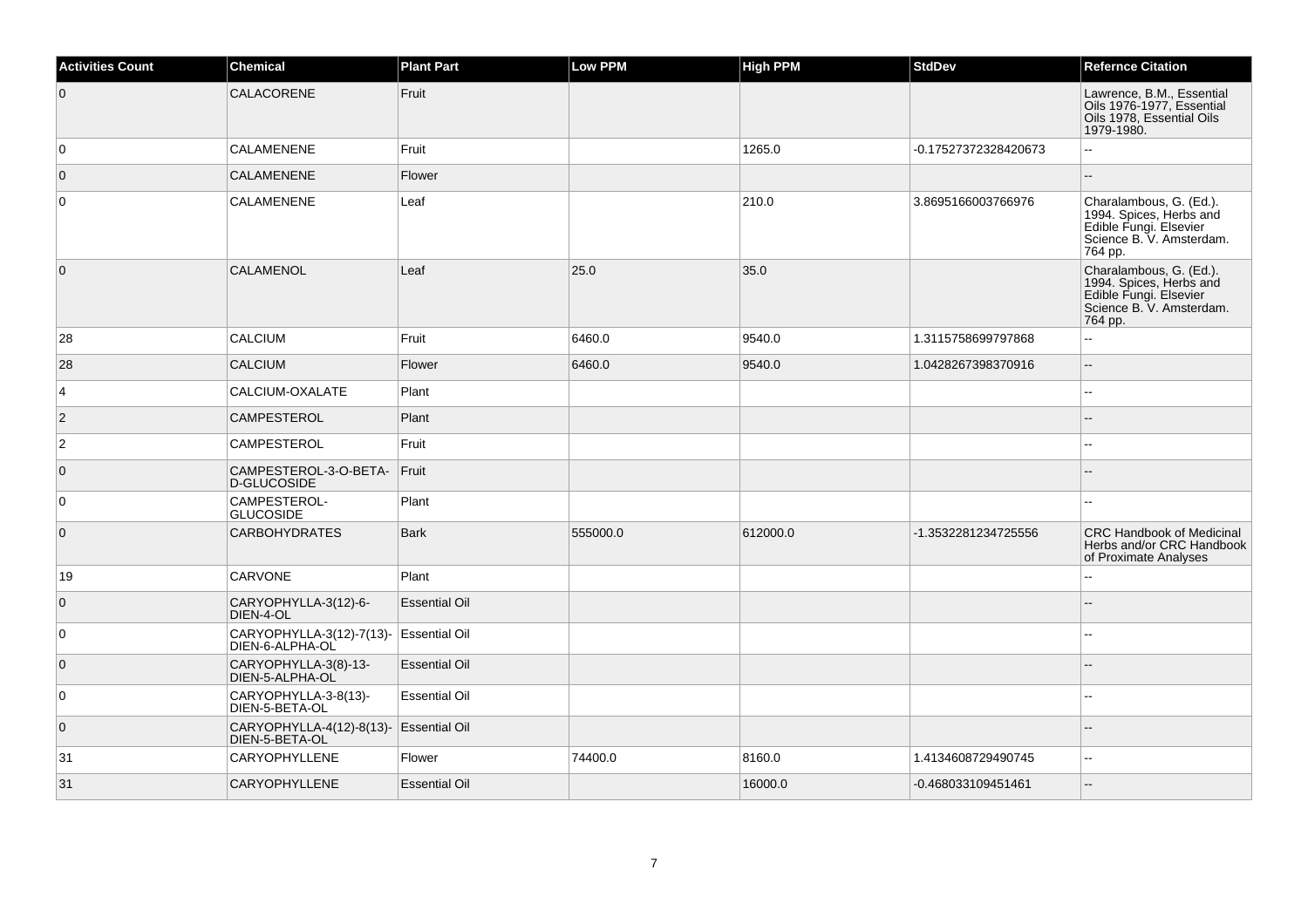| <b>Activities Count</b> | <b>Chemical</b>        | <b>Plant Part</b>    | <b>Low PPM</b> | <b>High PPM</b> | <b>StdDev</b>        | <b>Refernce Citation</b>                                                                                                                                                 |
|-------------------------|------------------------|----------------------|----------------|-----------------|----------------------|--------------------------------------------------------------------------------------------------------------------------------------------------------------------------|
| 31                      | CARYOPHYLLENE          | Fruit                | 7440.0         | 8160.0          | -0.15290356778862352 | Lawrence, B.M., Essential<br>Oils 1976-1977, Essential<br>Oils 1978, Essential Oils<br>1979-1980.                                                                        |
| 8                       | CARYOPHYLLENE-OXIDE    | <b>Essential Oil</b> |                |                 |                      |                                                                                                                                                                          |
| 8                       | CARYOPHYLLENE-OXIDE    | Leaf                 | 75.0           | 712.0           | 2.643842620312473    | Charalambous, G. (Ed.).<br>1994. Spices, Herbs and<br>Edible Fungi. Elsevier<br>Science B. V. Amsterdam.<br>764 pp.                                                      |
| 8                       | CARYOPHYLLENE-OXIDE    | Fruit                |                | 2455.0          | 1.3957687820089826   | Charalambous, G. (Ed.).<br>1994. Spices, Herbs and<br>Edible Fungi. Elsevier<br>Science B. V. Amsterdam.<br>764 pp.                                                      |
| 8                       | CARYOPHYLLENE-OXIDE    | Plant                |                |                 |                      | $\sim$                                                                                                                                                                   |
| $\overline{0}$          | <b>CARYOPHYLLINE</b>   | Fruit                |                |                 |                      |                                                                                                                                                                          |
| 5                       | <b>CASUARICTIN</b>     | Leaf                 |                |                 |                      | ä.                                                                                                                                                                       |
| 5                       | <b>CASUARICTIN</b>     | Plant                |                |                 |                      | Jeffery B. Harborne and H.<br>Baxter, eds. 1983.<br>Phytochemical Dictionary. A<br>Handbook of Bioactive<br>Compounds from Plants.<br>Taylor & Frost, London. 791<br>pp. |
| 0                       | <b>CASUARIIN</b>       | Leaf                 |                | 9.7             |                      |                                                                                                                                                                          |
| 3                       | <b>CHAVICOL</b>        | Fruit                | 465.0          | 510.0           | -0.44569781898926136 | Lawrence, B.M., Essential<br>Oils 1976-1977, Essential<br>Oils 1978, Essential Oils<br>1979-1980.                                                                        |
| 3                       | <b>CHAVICOL</b>        | Flower               | 465.0          | 510.0           |                      | $\sim$ $\sim$                                                                                                                                                            |
| 24                      | <b>CHROMIUM</b>        | Fruit                | 3.0            | 5.0             | 0.19465740124831715  | $\overline{\phantom{a}}$                                                                                                                                                 |
| 24                      | <b>CHROMIUM</b>        | Flower               | 3.0            | 5.0             | 0.9873869417794828   | $\sim$                                                                                                                                                                   |
| 60                      | <b>CINNAMALDEHYDE</b>  | Fruit                |                | 1.0             |                      | $\overline{a}$                                                                                                                                                           |
| 60                      | <b>CINNAMALDEHYDE</b>  | Flower               |                | 1.0             | $-1.0$               | $\sim$                                                                                                                                                                   |
| $\overline{0}$          | <b>CIS-ISOEUGENOL</b>  | Fruit                |                |                 |                      | $\overline{a}$                                                                                                                                                           |
| $\overline{2}$          | <b>COBALT</b>          | Fruit                |                | 0.7             | -0.4503737361947928  | $\sim$                                                                                                                                                                   |
| $\vert$ 2               | <b>COBALT</b>          | Flower               |                | 0.7             | -0.5111703686956748  | $\overline{\phantom{a}}$                                                                                                                                                 |
| 0                       | <b>CONIFERALDEHYDE</b> | Stem                 |                |                 |                      | $\sim$ $\sim$                                                                                                                                                            |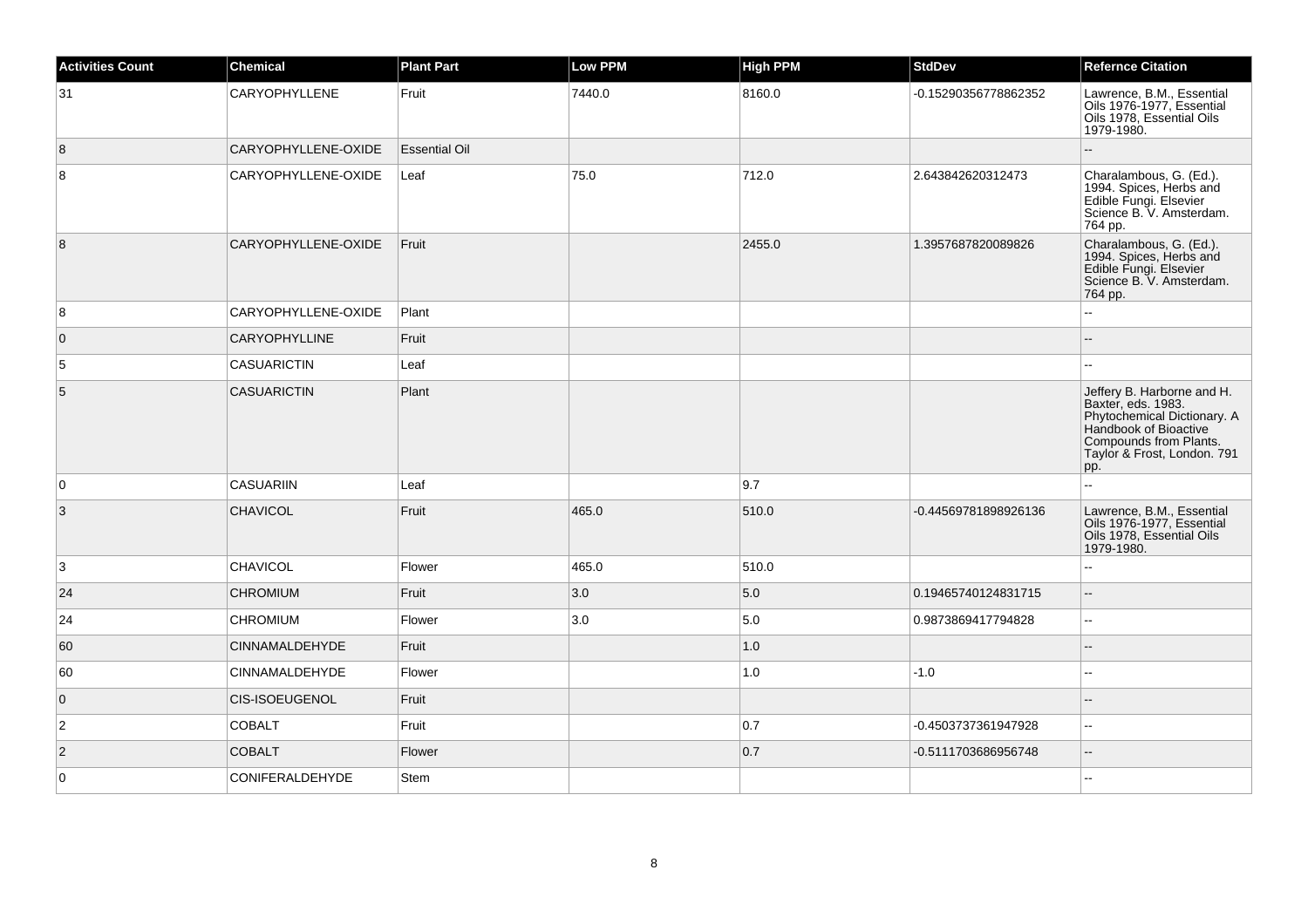| <b>Activities Count</b> | <b>Chemical</b>                                | <b>Plant Part</b> | <b>Low PPM</b> | <b>High PPM</b> | <b>StdDev</b>        | <b>Refernce Citation</b>                                                                                                                 |
|-------------------------|------------------------------------------------|-------------------|----------------|-----------------|----------------------|------------------------------------------------------------------------------------------------------------------------------------------|
| $\overline{0}$          | CONIFERALDEHYDE                                | Leaf              |                |                 |                      | ш,                                                                                                                                       |
| 12                      | <b>COPPER</b>                                  | Fruit             | 3.0            | 9.0             | -0.2972270275515491  | $\mathbf{u}$                                                                                                                             |
| 12                      | <b>COPPER</b>                                  | Flower            | 3.0            | 9.0             | -0.8371161987468383  | $\mathcal{L}_{\mathcal{L}}$                                                                                                              |
| $\overline{0}$          | CORNUS-TANNIN-2                                | Plant             |                |                 |                      | ц.                                                                                                                                       |
| $\overline{0}$          | <b>CRATAEGOLIC ACID</b><br><b>METHYL ESTER</b> | Fruit             |                |                 |                      | Lawrence, B.M., Essential<br>Oils 1976-1977, Essential<br>Oils 1978, Essential Oils<br>1979-1980.                                        |
| 0                       | CRATAEGOLIC-ACID                               | Flower            |                | 6.0             |                      | L.                                                                                                                                       |
| $\overline{0}$          | CRATAEGOLIC-ACID                               | Fruit             | 6.0            | 1500.0          |                      |                                                                                                                                          |
| $\overline{2}$          | CRATEGOLIC-ACID                                | Seed              |                | 20.0            |                      |                                                                                                                                          |
| $\overline{0}$          | <b>CUBENENE</b>                                | Fruit             |                |                 |                      |                                                                                                                                          |
| $\overline{0}$          | <b>CUBENOL</b>                                 | Leaf              |                |                 |                      | Charalambous, G. (Ed.).<br>1994. Spices, Herbs and<br>Edible Fungi. Elsevier<br>Science B. V. Amsterdam.<br>764 pp.                      |
| 10                      | <b>CUMINALDEHYDE</b>                           | Fruit             |                |                 |                      |                                                                                                                                          |
| $\overline{5}$          | <b>DAUCOSTEROL</b>                             | Fruit             |                |                 |                      | --                                                                                                                                       |
| 9                       | DELTA-CADINENE                                 | Fruit             |                |                 |                      |                                                                                                                                          |
| $\boldsymbol{9}$        | DELTA-CADINENE                                 | Leaf              | 25.0           | 160.0           | 0.23246458505780895  | Charalambous, G. (Ed.).<br>1994. Spices, Herbs and<br>Edible Fungi. Elsevier<br>Science B. V. Amsterdam.<br>764 pp.                      |
| $\vert$ 1               | DELTA-CADINOL                                  | Fruit             |                |                 |                      | н.                                                                                                                                       |
| $\vert$ 1               | DELTA-CADINOL                                  | Leaf              | 8.0            | 13.0            | -0.10787259719937864 | Charalambous, G. (Ed.).<br>1994. Spices, Herbs and<br>Edible Fungi. Elsevier<br>Science B. V. Amsterdam.<br>764 pp.                      |
| $\overline{0}$          | DIMETHYL-FURFURAL                              | Plant             |                |                 |                      |                                                                                                                                          |
| 51                      | ELLAGIC-ACID                                   | Plant             |                |                 |                      | 44                                                                                                                                       |
| 51                      | <b>ELLAGIC-ACID</b>                            | <b>Bark</b>       |                |                 |                      | Lowry, J. B. 1968. The<br>Distribution and Potential<br>Taxonomic Value of Alkylated<br>Ellagic Acids. Phytochemistry<br>7 10: 1803-1813 |
| 51                      | ELLAGIC-ACID                                   | Fruit             |                | 21.0            | -0.6877437439073045  | ۵.                                                                                                                                       |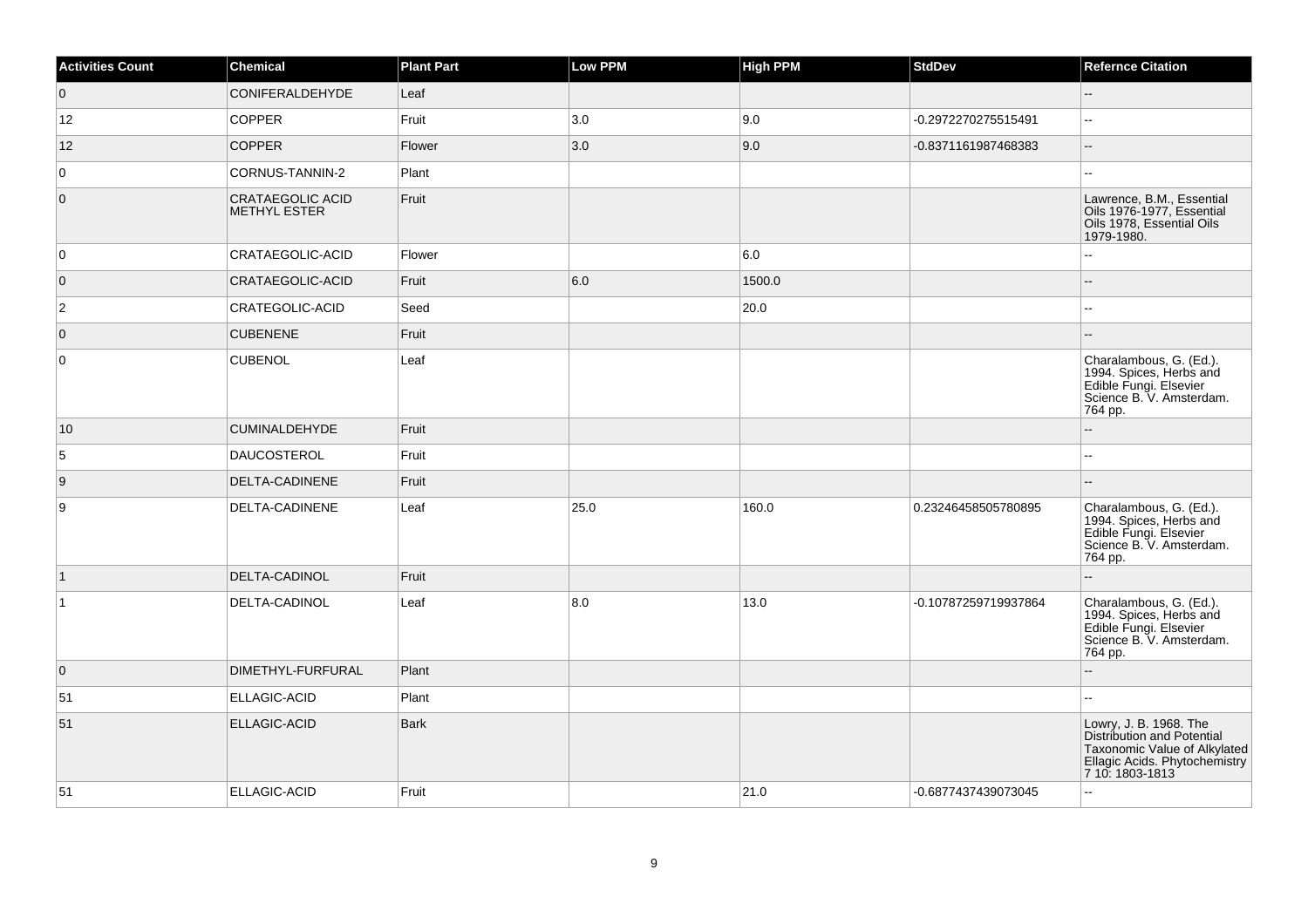| <b>Activities Count</b> | <b>Chemical</b>                              | <b>Plant Part</b> | <b>Low PPM</b> | <b>High PPM</b> | <b>StdDev</b>      | <b>Refernce Citation</b>                                                                                                               |
|-------------------------|----------------------------------------------|-------------------|----------------|-----------------|--------------------|----------------------------------------------------------------------------------------------------------------------------------------|
| 8                       | <b>ELLAGITANNIN</b>                          | Fruit             |                | 3200.0          |                    | Ξ.                                                                                                                                     |
| 0                       | EO                                           | Flower            | 155000.0       | 210000.0        | 6.568033781616922  | $\overline{\phantom{a}}$                                                                                                               |
| $\overline{0}$          | EO                                           | Fruit             | 150000.0       | 210000.0        | 3.261810506686991  | $\overline{\phantom{a}}$                                                                                                               |
| 0                       | EO                                           | Leaf              | 20000.0        | 32000.0         | 1.8000947732230574 | Ξ.                                                                                                                                     |
| $\overline{0}$          | EO                                           | <b>Stem</b>       | 40000.0        | 60000.0         | 2.6026342788799575 | Leung, A. Y. and Foster, S.<br>1995. Encyclopedia of<br>Common Natural Ingredients<br>2nd Ed. John Wiley & Sons,<br>New York. 649 pp.  |
| 0                       | EPOXYDIHYDROCARYOPH   Plant<br><b>YLLENE</b> |                   |                |                 |                    |                                                                                                                                        |
| $\overline{0}$          | EPOXYDIHYDROCARYOPH Fruit<br><b>YLLENE</b>   |                   |                |                 |                    | ANON. 1948-1976. The<br>Wealth of India raw materials.<br>Publications and Information<br>Directorate, CSIR, New Delhi.<br>11 volumes. |
| $\vert$ 1               | <b>ETHYL-BENZOATE</b>                        | Plant             |                |                 |                    | $\overline{a}$                                                                                                                         |
| $ 2\rangle$             | <b>ETHYL-CINNAMATE</b>                       | Plant             |                |                 |                    |                                                                                                                                        |
| 0                       | ETHYL-HEXANOATE                              | Plant             |                |                 |                    | $\sim$                                                                                                                                 |
| $\overline{0}$          | ETHYL-OCTANOATE                              | Plant             |                |                 |                    |                                                                                                                                        |
| 5                       | EUGENIIN                                     | Leaf              |                | 8950.0          |                    | $\overline{a}$                                                                                                                         |
| $\overline{5}$          | <b>EUGENIIN</b>                              | Fruit             |                | 1640.0          |                    | $-$                                                                                                                                    |
| $\mathbf 0$             | EUGENINE                                     | Fruit             |                |                 |                    | Lawrence, B.M., Essential<br>Oils 1976-1977, Essential<br>Oils 1978, Essential Oils<br>1979-1980.                                      |
| $\overline{0}$          | <b>EUGENINE</b>                              | Flower            |                |                 |                    | $\overline{a}$                                                                                                                         |
| $\mathbf 0$             | <b>EUGENITINE</b>                            | Fruit             |                |                 |                    | Lawrence, B.M., Essential<br>Oils 1976-1977, Essential<br>Oils 1978, Essential Oils<br>1979-1980.                                      |
| $\overline{0}$          | <b>EUGENITINE</b>                            | Flower            |                |                 |                    | $\overline{a}$                                                                                                                         |
| 76                      | <b>EUGENOL</b>                               | Fruit             |                |                 |                    |                                                                                                                                        |
| 76                      | <b>EUGENOL</b>                               | Leaf Essent. Oil  |                |                 |                    |                                                                                                                                        |
| 76                      | <b>EUGENOL</b>                               | Bark              |                |                 |                    |                                                                                                                                        |
| 76                      | <b>EUGENOL</b>                               | Stem              | 36000.0        | 57000.0         | 1.0                |                                                                                                                                        |
| 76                      | <b>EUGENOL</b>                               | Leaf              | 7920.0         | 26400.0         | 2.285513566975547  | Ξ.                                                                                                                                     |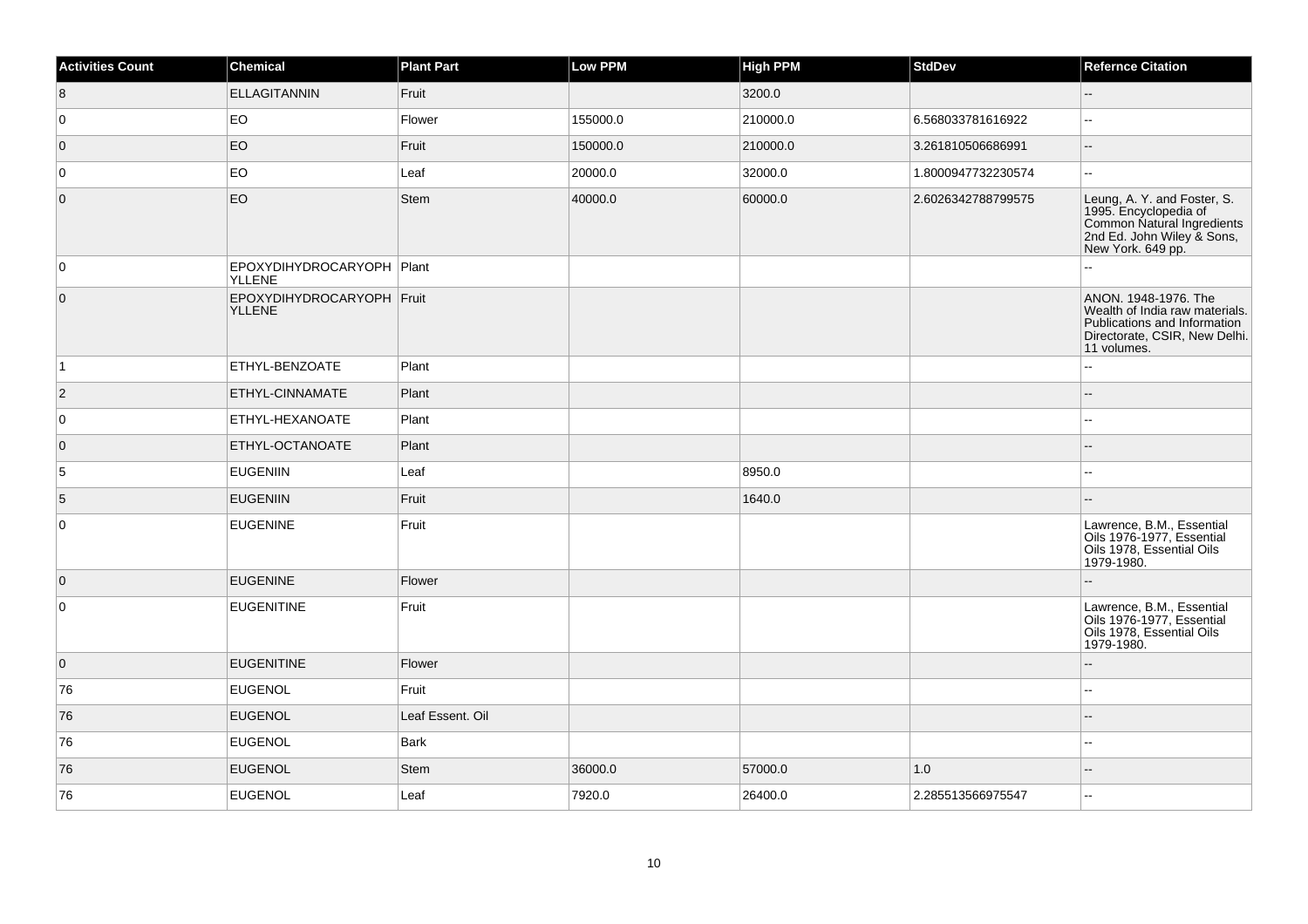| <b>Activities Count</b> | Chemical                                                              | <b>Plant Part</b>    | <b>Low PPM</b> | <b>High PPM</b> | <b>StdDev</b>        | <b>Refernce Citation</b>                                                                                                               |
|-------------------------|-----------------------------------------------------------------------|----------------------|----------------|-----------------|----------------------|----------------------------------------------------------------------------------------------------------------------------------------|
| 76                      | <b>EUGENOL</b>                                                        | Flower               | 108655.0       | 180000.0        | 2.6457158873560447   | $\overline{\phantom{a}}$                                                                                                               |
| 76                      | <b>EUGENOL</b>                                                        | <b>Bulb</b>          |                |                 |                      | $\overline{a}$                                                                                                                         |
| 76                      | <b>EUGENOL</b>                                                        | <b>Essential Oil</b> | 61000.0        | 627000.0        | 1.0627703935425195   | Ξ.                                                                                                                                     |
| 0                       | EUGENOL-4-O-BETA-D(6'-<br>O-GALLOYL)-GLUCOSIDE                        | Leaf                 |                | 215.0           |                      | ۵۵                                                                                                                                     |
| $\vert$ 1               | EUGENOL-ACETATE                                                       | Fruit                |                |                 |                      | --                                                                                                                                     |
| $\vert$ 1               | EUGENOL-ACETATE                                                       | <b>Bark</b>          |                |                 |                      | --                                                                                                                                     |
| 6                       | EUGENYL-ACETATE                                                       | Fruit                |                | 56700.0         |                      |                                                                                                                                        |
| 0                       | FAT                                                                   | Flower               | 89000.0        | 201000.0        | 2.2590609005075395   | $\overline{\phantom{a}}$                                                                                                               |
| $\overline{0}$          | FAT                                                                   | Fruit                | 89000.0        | 201000.0        | 0.8939697424043467   | <b>CRC Handbook of Medicinal</b><br>Herbs and/or CRC Handbook<br>of Proximate Analyses                                                 |
| 6                       | <b>FENCHONE</b>                                                       | Fruit                |                |                 |                      | 44                                                                                                                                     |
| 15                      | <b>FIBER</b>                                                          | Fruit                | 95000.0        | 100000.0        | -0.39327836686010154 | <b>CRC Handbook of Medicinal</b><br>Herbs and/or CRC Handbook<br>of Proximate Analyses                                                 |
| 15                      | FIBER                                                                 | Flower               | 95000.0        | 100000.0        | -0.38632916081034846 | --                                                                                                                                     |
| $\vert 3 \vert$         | <b>FLUORIDE</b>                                                       | Fruit                |                | 2.4             | 0.5081285807389628   | $\overline{a}$                                                                                                                         |
| $\mathbf 0$             | <b>FURALDEHYDE</b>                                                    | Fruit                |                |                 |                      | Ξ.                                                                                                                                     |
| 6                       | FURFURAL                                                              | Plant                |                |                 |                      |                                                                                                                                        |
| $\vert$ 1               | <b>FURFURYL-ALCOHOL</b>                                               | Flower               |                |                 |                      |                                                                                                                                        |
| $\vert$ 1               | FURFURYL-ALCOHOL                                                      | Fruit                |                |                 |                      | Lawrence, B.M., Essential<br>Oils 1976-1977, Essential<br>Oils 1978, Essential Oils<br>1979-1980.                                      |
| $\mathbf 0$             | <b>GALLIC ACID 3-O-BETA-D-</b><br>(6'-O-GALLOYL)-<br><b>GLUCOSIDE</b> | Leaf                 |                | 2.5             |                      |                                                                                                                                        |
| 62                      | GALLIC-ACID                                                           | Flower               |                |                 |                      |                                                                                                                                        |
| 62                      | <b>GALLIC-ACID</b>                                                    | Fruit                | 285.0          | 12600.0         | -0.44183433468392297 | $\overline{\phantom{a}}$                                                                                                               |
| $\mathbf 0$             | GALLOTANNIC-ACID                                                      | Fruit                |                |                 |                      | List, P.H. and Horhammer, L.,<br>Hager's Handbuch der<br>Pharmazeutischen Praxis,<br>Vols. 2-6, Springer-Verlag,<br>Berlin, 1969-1979. |
| 0                       | GALLOTANNIC-ACID                                                      | Plant                |                |                 |                      | $\overline{a}$                                                                                                                         |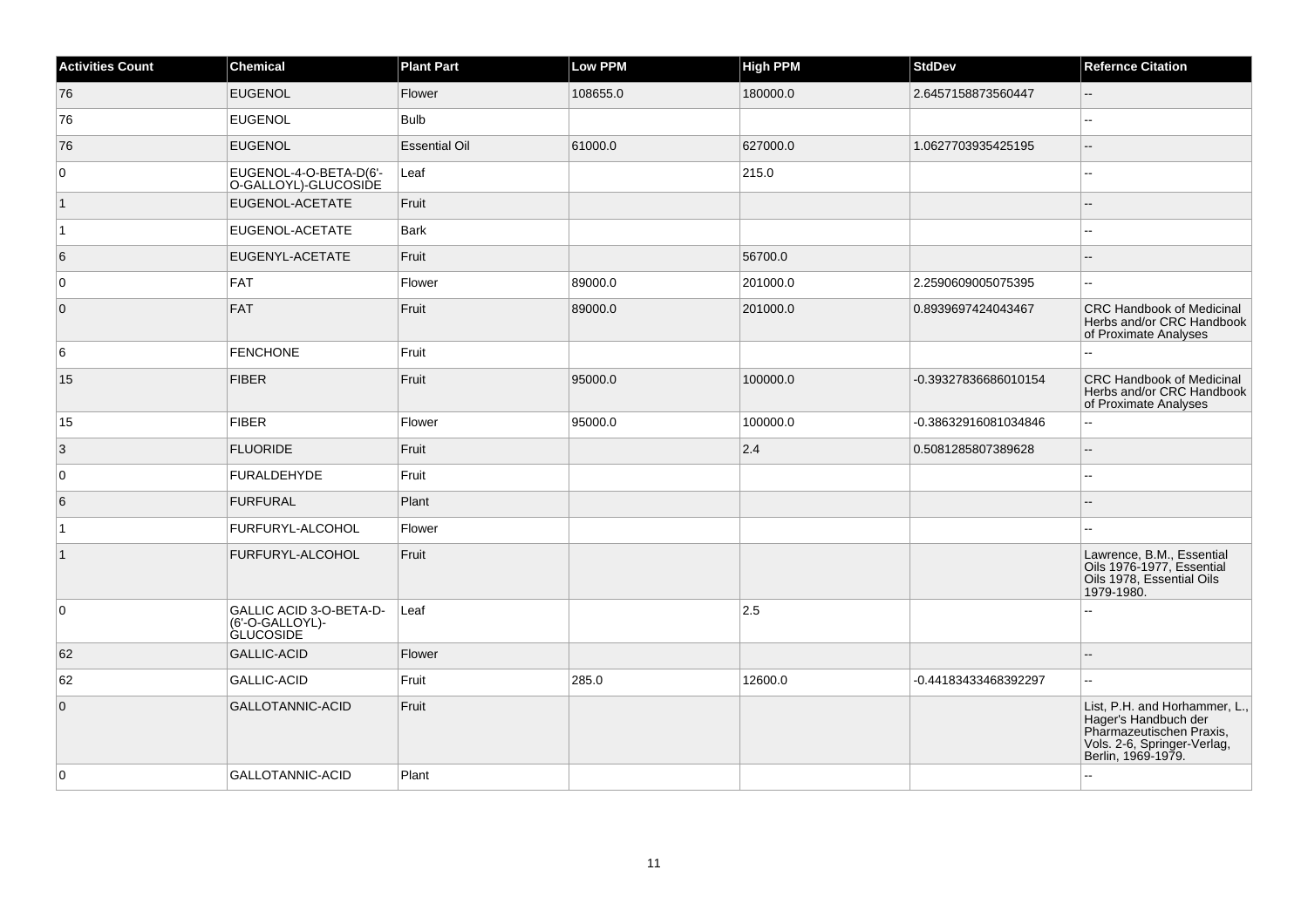| <b>Activities Count</b> | <b>Chemical</b>             | <b>Plant Part</b>    | Low PPM | <b>High PPM</b> | <b>StdDev</b>       | <b>Refernce Citation</b>                                                                                            |
|-------------------------|-----------------------------|----------------------|---------|-----------------|---------------------|---------------------------------------------------------------------------------------------------------------------|
| $\overline{0}$          | <b>GAMMA-CADINENE</b>       | Leaf                 | 25.0    | 160.0           | 1.3103193505890738  | Charalambous, G. (Ed.).<br>1994. Spices, Herbs and<br>Edible Fungi. Elsevier<br>Science B. V. Amsterdam.<br>764 pp. |
| 0                       | <b>GAMMA-CADINENE</b>       | Fruit                |         |                 |                     |                                                                                                                     |
| $\overline{0}$          | GAMMA-CARYOPHYLLENE   Plant |                      |         |                 |                     |                                                                                                                     |
| 3                       | GAMMA-DECALACTONE           | Fruit                |         |                 |                     | шш.                                                                                                                 |
| $\overline{0}$          | GAMMA-MUUROLENE             | Leaf                 | 11.0    | 18.0            | -0.6643448015717212 | Charalambous, G. (Ed.).<br>1994. Spices, Herbs and<br>Edible Fungi. Elsevier<br>Science B. V. Amsterdam.<br>764 pp. |
| 0                       | GAMMA-MUUROLENE             | Fruit                |         |                 |                     | Ц,                                                                                                                  |
| $\vert$ 1               | <b>GEMIN-D</b>              | Leaf                 | 1125.0  | 1175.0          |                     |                                                                                                                     |
| 13                      | <b>GERANIAL</b>             | Fruit                |         |                 |                     | ÷÷.                                                                                                                 |
| $\overline{0}$          | HEPTAN-2-ONE                | Fruit                |         |                 |                     | $\overline{a}$                                                                                                      |
| 0                       | HEXAN-1-AL                  | Fruit                |         |                 |                     | шш.                                                                                                                 |
| $\overline{0}$          | HEXAN-2-ONE                 | Fruit                |         |                 |                     |                                                                                                                     |
| 0                       | HEXAN-2-ONE                 | <b>Essential Oil</b> |         |                 |                     | ÷÷.                                                                                                                 |
| $\overline{0}$          | HUMULEN-7-OL                | Flower               |         |                 |                     |                                                                                                                     |
| $\overline{0}$          | HUMULEN-7-OL                | Fruit                |         |                 |                     | Lawrence, B.M., Essential<br>Oils 1976-1977, Essential<br>Oils 1978, Essential Oils<br>1979-1980.                   |
| $\overline{0}$          | HUMULENE-1,2-OXIDE          | Leaf                 | 18.0    | 90.0            |                     | Charalambous, G. (Ed.).<br>1994. Spices, Herbs and<br>Edible Fungi. Elsevier<br>Science B. V. Amsterdam.<br>764 pp. |
| 0                       | HUMULENE-1,2-OXIDE          | Fruit                |         | 95.0            |                     | Charalambous, G. (Ed.).<br>1994. Spices, Herbs and<br>Edible Fungi. Elsevier<br>Science B. V. Amsterdam.<br>764 pp. |
| $\overline{0}$          | HUMULENE-EPOXIDE            | Flower               |         |                 |                     | L.                                                                                                                  |
| $\overline{0}$          | HUMULENE-EPOXIDE            | Fruit                |         |                 |                     | Lawrence, B.M., Essential<br>Oils 1976-1977, Essential<br>Oils 1978, Essential Oils<br>1979-1980.                   |
| 30                      | <b>HYPEROSIDE</b>           | Fruit                |         |                 |                     |                                                                                                                     |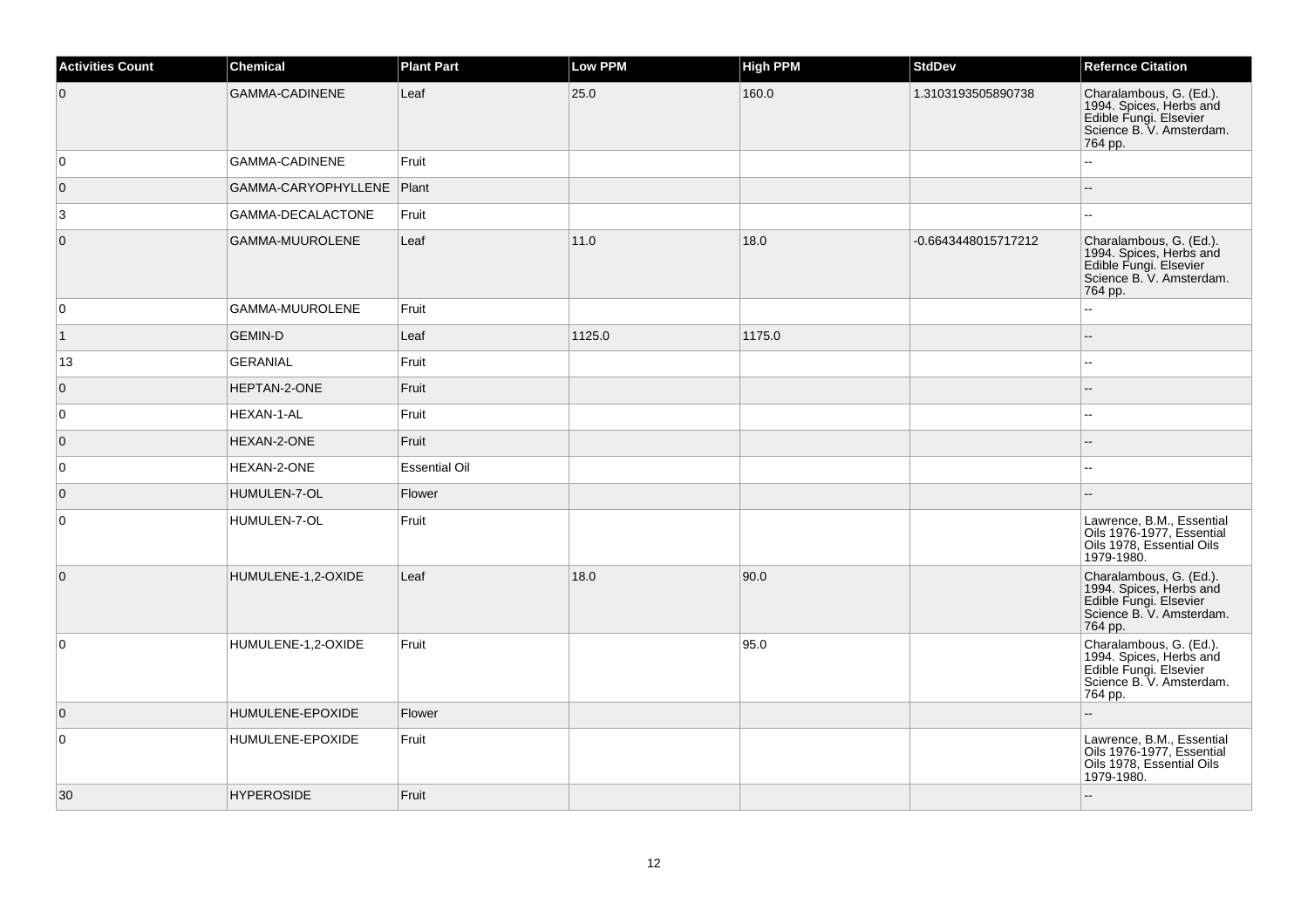| <b>Activities Count</b> | <b>Chemical</b>                       | <b>Plant Part</b>    | Low PPM | <b>High PPM</b> | <b>StdDev</b>        | <b>Refernce Citation</b>                                                                                                               |
|-------------------------|---------------------------------------|----------------------|---------|-----------------|----------------------|----------------------------------------------------------------------------------------------------------------------------------------|
| 6                       | <b>IRON</b>                           | Flower               | 45.0    | 150.0           | -0.11737283974721074 | $\sim$                                                                                                                                 |
| 6                       | <b>IRON</b>                           | Fruit                | 45.0    | 150.0           | 0.06752138925955396  | Щ.                                                                                                                                     |
| 0                       | <b>ISOBIFLORIN</b>                    | Fruit                |         | 510.0           |                      | 4                                                                                                                                      |
| $\overline{0}$          | <b>ISOEUGENITENE</b>                  | Plant                |         |                 |                      |                                                                                                                                        |
| 16                      | <b>ISOEUGENOL</b>                     | Plant                |         |                 |                      | $\overline{a}$                                                                                                                         |
| 22                      | <b>ISOQUERCITRIN</b>                  | Fruit                |         |                 |                      |                                                                                                                                        |
| 5                       | KAEMPFERIDE                           | Fruit                |         |                 |                      | ۵۵                                                                                                                                     |
| 75                      | <b>KAEMPFEROL</b>                     | Fruit                |         | 29.0            | -0.5731869083869251  | $\overline{\phantom{a}}$                                                                                                               |
| 75                      | KAEMPFEROL                            | Flower               |         |                 |                      |                                                                                                                                        |
| $\overline{0}$          | LEDOL                                 | Leaf                 |         |                 |                      | Charalambous, G. (Ed.).<br>1994. Spices, Herbs and<br>Edible Fungi. Elsevier<br>Science B. V. Amsterdam.<br>764 pp.                    |
| 0                       | <b>LINALOL</b>                        | Flower               |         | 1.0             | -0.3900304526992942  | $\overline{a}$                                                                                                                         |
| 53                      | <b>LINALOOL</b>                       | Fruit                |         | 1.0             | -0.5854958813390855  | Lawrence, B.M., Essential<br>Oils 1976-1977, Essential<br>Oils 1978, Essential Oils<br>1979-1980.                                      |
| 0                       | LINOLEIC-ACID-METHYL-<br><b>ESTER</b> | Fruit                |         |                 |                      |                                                                                                                                        |
| 65                      | <b>MAGNESIUM</b>                      | Fruit                | 2640.0  | 3020.0          | 0.4122435661971507   | $\overline{a}$                                                                                                                         |
| 65                      | <b>MAGNESIUM</b>                      | Flower               | 2640.0  | 3020.0          | 0.15016470805298793  | $\mathbf{u}$                                                                                                                           |
| 14                      | <b>MANGANESE</b>                      | Flower               | 100.0   | 1200.0          | 3.8497155611333613   | $=$                                                                                                                                    |
| 14                      | <b>MANGANESE</b>                      | Fruit                | 100.0   | 1200.0          | 7.509105970380378    | 44                                                                                                                                     |
| $\overline{0}$          | <b>MASLIC-ACID</b>                    | Fruit                |         | 1500.0          |                      | --                                                                                                                                     |
| 6                       | MASLINIC-ACID                         | Flower               |         |                 |                      | L.                                                                                                                                     |
| 6                       | MASLINIC-ACID                         | <b>Essential Oil</b> |         | 1500.0          |                      |                                                                                                                                        |
| 6                       | MASLINIC-ACID                         | Fruit                |         |                 |                      | List, P.H. and Horhammer, L.,<br>Hager's Handbuch der<br>Pharmazeutischen Praxis,<br>Vols. 2-6, Springer-Verlag,<br>Berlin, 1969-1979. |
| $\overline{0}$          | METHYL-ALCOHOL                        | Fruit                |         |                 |                      | Wealth of India.                                                                                                                       |
| 0                       | METHYL-ALCOHOL                        | Plant                |         |                 |                      | ц,                                                                                                                                     |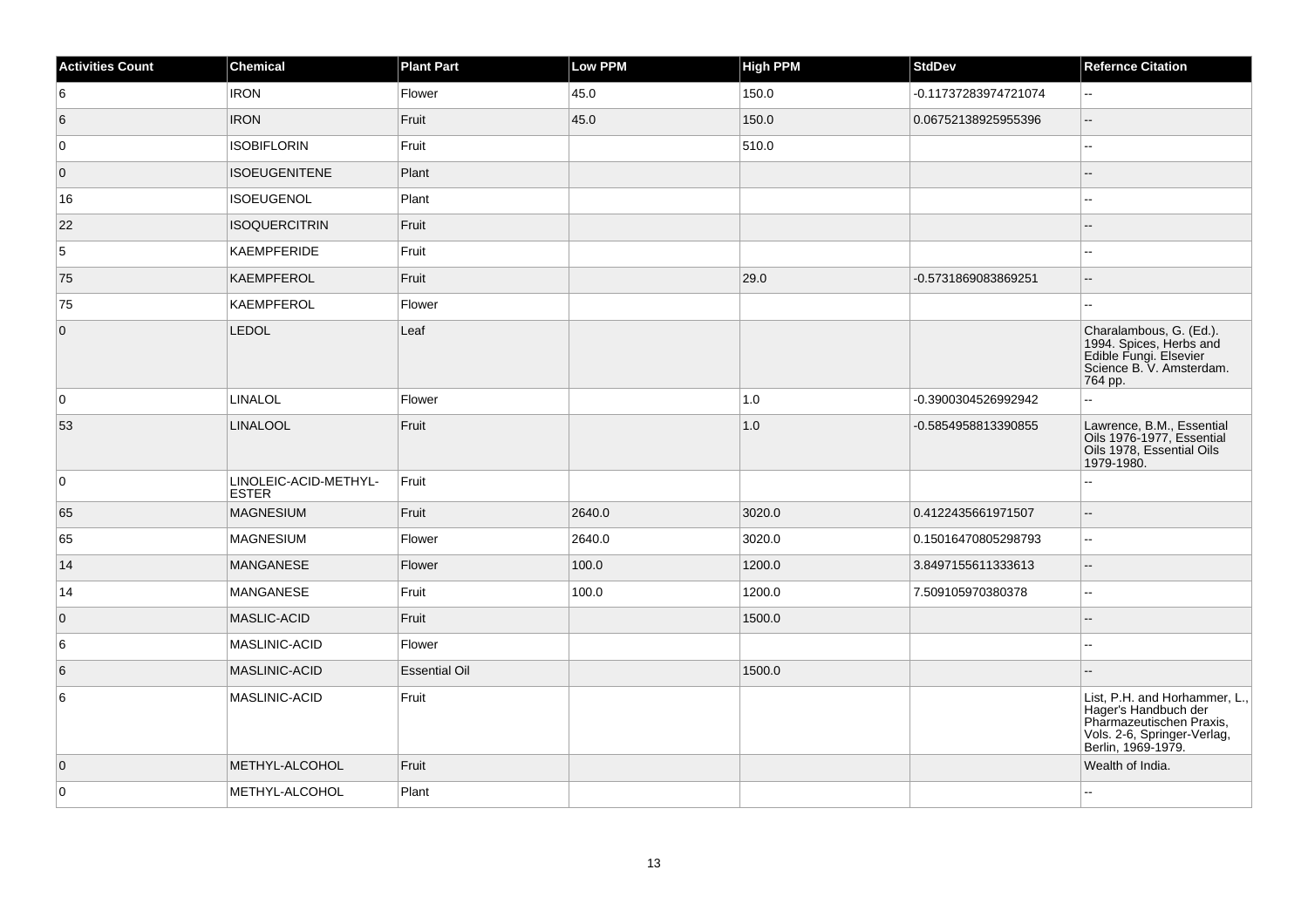| <b>Activities Count</b> | <b>Chemical</b>                    | <b>Plant Part</b> | Low PPM | <b>High PPM</b> | <b>StdDev</b>      | <b>Refernce Citation</b>                                                                                                                                                                                              |
|-------------------------|------------------------------------|-------------------|---------|-----------------|--------------------|-----------------------------------------------------------------------------------------------------------------------------------------------------------------------------------------------------------------------|
| $\vert 4 \vert$         | METHYL-BENZOATE                    | Plant             |         |                 |                    | Ξ.                                                                                                                                                                                                                    |
| 6                       | METHYL-CHAVICOL                    | Plant             |         |                 |                    | $\overline{a}$                                                                                                                                                                                                        |
| 20                      | METHYL-EUGENOL                     | Flower            | 310.0   | 340.0           | 1.0                |                                                                                                                                                                                                                       |
| 20                      | METHYL-EUGENOL                     | Fruit             |         | 1890.0          | 1.0                | $\overline{a}$                                                                                                                                                                                                        |
| 20                      | METHYL-EUGENOL                     | Leaf              | 18.0    | 29.0            | -0.807121771184076 | Charalambous, G. (Ed.).<br>1994. Spices, Herbs and<br>Edible Fungi. Elsevier<br>Science B. V. Amsterdam.<br>764 pp.                                                                                                   |
| 0                       | METHYL-FURFURYL-<br><b>ALCOHOL</b> | Plant             |         |                 |                    |                                                                                                                                                                                                                       |
| $\overline{0}$          | METHYL-FURFURYL-<br><b>ALCOHOL</b> | Fruit             |         |                 |                    | ANON. 1948-1976. The<br>Wealth of India raw materials.<br>Publications and Information<br>Directorate, CSIR, New Delhi.<br>11 volumes.                                                                                |
| $\vert$ 2               | METHYL-N-AMYLKETONE                | Flower            |         |                 |                    |                                                                                                                                                                                                                       |
| $\overline{2}$          | METHYL-N-AMYLKETONE                | Fruit             |         |                 |                    | Lawrence, B.M., Essential<br>Oils 1976-1977, Essential<br>Oils 1978, Essential Oils<br>1979-1980.                                                                                                                     |
| $\overline{0}$          | METHYL-N-HEPTYL-<br><b>KETONE</b>  | Fruit             |         |                 |                    | Lawrence, B.M., Essential<br>Oils 1976-1977, Essential<br>Oils 1978, Essential Oils<br>1979-1980.                                                                                                                     |
| $\overline{0}$          | METHYL-N-HEPTYL-<br><b>KETONE</b>  | Flower            |         |                 |                    |                                                                                                                                                                                                                       |
| $\overline{0}$          | METHYL-OCTANOATE                   | Plant             |         |                 |                    |                                                                                                                                                                                                                       |
| 21                      | METHYL-SALICYLATE                  | Fruit             |         |                 |                    | Williamson, E. M. and Evans,<br>F. J., Potter's New<br>Cyclopaedia of Botanical<br>Drugs and Preparations,<br>Revised Ed., Saffron Walden,<br>the C. W. Daniel Co., Ltd.,<br>Essex UK, 362 pp, 1988,<br>reprint 1989. |
| 21                      | METHYL-SALICYLATE                  | Flower            |         |                 |                    |                                                                                                                                                                                                                       |
| 3                       | <b>MUCILAGE</b>                    | Plant             |         |                 |                    |                                                                                                                                                                                                                       |
| 34                      | <b>MYRICETIN</b>                   | Leaf              |         |                 |                    | --                                                                                                                                                                                                                    |
| 34                      | <b>MYRICETIN</b>                   | Fruit             |         | 20.0            | 1.79780110304311   | $-$                                                                                                                                                                                                                   |
| $\vert$ 1               | NAPHTHALENE                        | Flower            |         |                 |                    | --                                                                                                                                                                                                                    |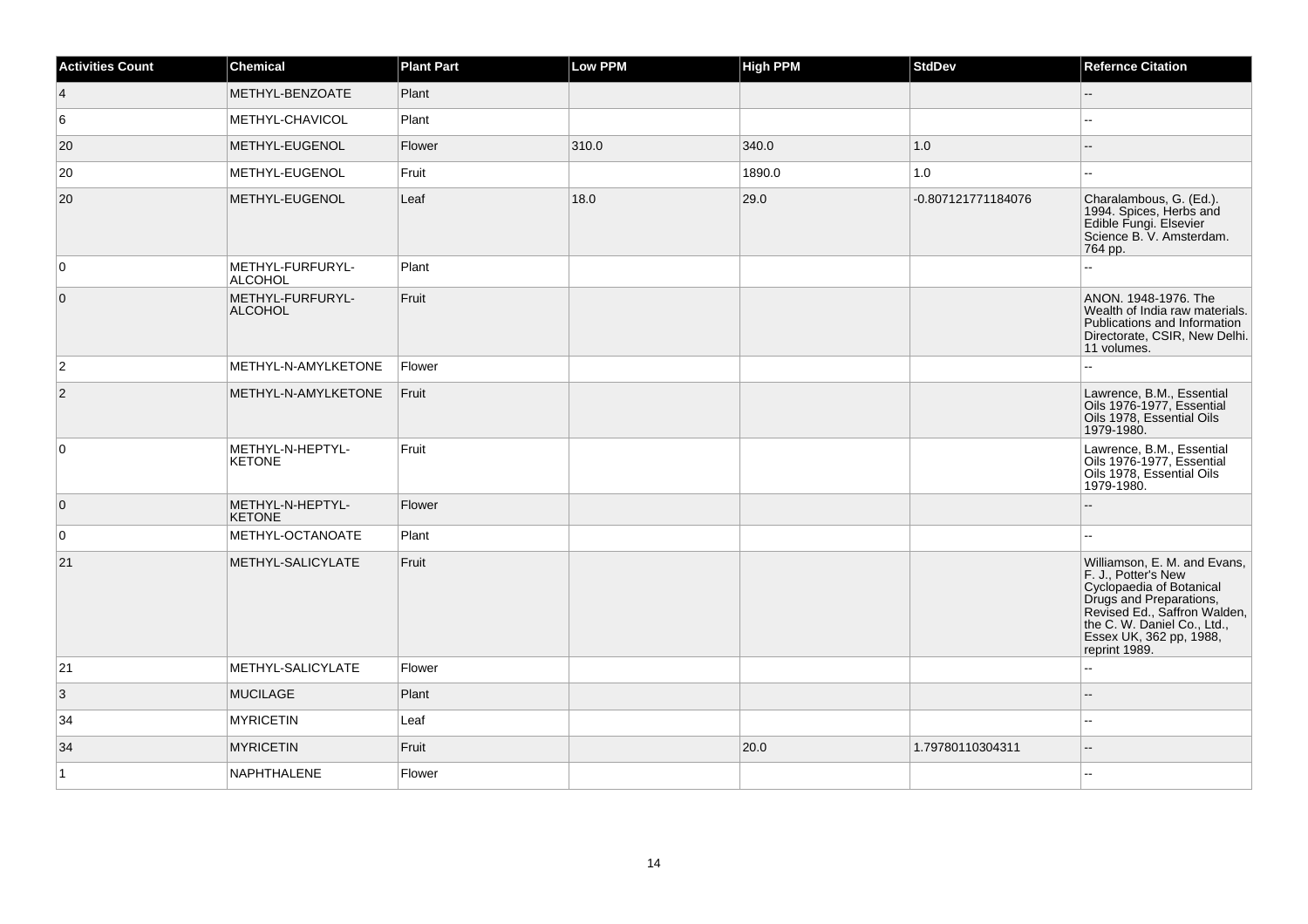| <b>Activities Count</b> | <b>Chemical</b>                          | <b>Plant Part</b>    | <b>Low PPM</b> | <b>High PPM</b> | <b>StdDev</b>        | <b>Refernce Citation</b>                                                                                                              |
|-------------------------|------------------------------------------|----------------------|----------------|-----------------|----------------------|---------------------------------------------------------------------------------------------------------------------------------------|
|                         | <b>NAPHTHALENE</b>                       | <b>Stem</b>          |                |                 |                      | Leung, A. Y. and Foster, S.<br>1995. Encyclopedia of<br>Common Natural Ingredients<br>2nd Ed. John Wiley & Sons,<br>New York. 649 pp. |
| $\overline{1}$          | <b>NAPHTHALENE</b>                       | Leaf                 |                |                 |                      | Leung, A. Y. and Foster, S.<br>1995. Encyclopedia of<br>Common Natural Ingredients<br>2nd Ed. John Wiley & Sons,<br>New York. 649 pp. |
| $\vert$ 1               | <b>NAPHTHALENE</b>                       | <b>Essential Oil</b> |                | 1000.0          | $-1.0$               | $-$                                                                                                                                   |
| $\vert$ 1               | NAPHTHALENE                              | Fruit                |                | 0.0             |                      |                                                                                                                                       |
| 3                       | <b>NICKEL</b>                            | Flower               |                | 2.4             | -0.999999999999997   |                                                                                                                                       |
| 3                       | <b>NICKEL</b>                            | Fruit                |                | 2.4             | -0.04957166517347313 | $\overline{a}$                                                                                                                        |
| $\overline{0}$          | NONAN-2-ONE                              | Fruit                |                |                 |                      |                                                                                                                                       |
| $\overline{0}$          | OCTAN-2-ONE                              | Fruit                |                |                 |                      |                                                                                                                                       |
| 64                      | OLEANOLIC-ACID                           | Flower               |                | 20000.0         | 1.4118875102795632   |                                                                                                                                       |
| 64                      | OLEANOLIC-ACID                           | Fruit                | 35.0           | 20000.0         | $-1.0$               | $-$                                                                                                                                   |
| 64                      | OLEANOLIC-ACID                           | Seed                 |                | 7.0             | $-1.0$               | $-$                                                                                                                                   |
| 64                      | OLEANOLIC-ACID                           | <b>Essential Oil</b> |                | 10000.0         |                      |                                                                                                                                       |
| $\overline{0}$          | ORSELLINIC-ACID-2-O-<br>BETA-D-GLUCOSIDE | Seed                 |                | 27.0            |                      |                                                                                                                                       |
| $\overline{0}$          | PALMITIC-ACID-METHYL-<br><b>ESTER</b>    | Fruit                |                |                 |                      |                                                                                                                                       |
| $\overline{0}$          | <b>PALUSTROL</b>                         | Fruit                |                |                 |                      |                                                                                                                                       |
| $\overline{0}$          | PALUSTROL                                | Leaf                 |                |                 |                      | Charalambous, G. (Ed.).<br>1994. Spices, Herbs and<br>Edible Fungi. Elsevier<br>Science B. V. Amsterdam.<br>764 pp.                   |
| 9                       | <b>PEDUNCULAGIN</b>                      | Leaf                 |                |                 |                      | $-$                                                                                                                                   |
| $\overline{0}$          | PHENYLETHYL-ACETATE                      | Fruit                |                | 1.0             |                      | Lawrence, B.M., Essential<br>Oils 1976-1977, Essential<br>Oils 1978, Essential Oils<br>1979-1980.                                     |
| $\overline{0}$          | PHENYLETHYL-ACETATE                      | Flower               |                | 1.0             | -1.1565845346367642  | $-$                                                                                                                                   |
| $\overline{4}$          | <b>PHOSPHORUS</b>                        | Flower               | 1000.0         | 1337.0          | -0.9975269050748918  | $-$                                                                                                                                   |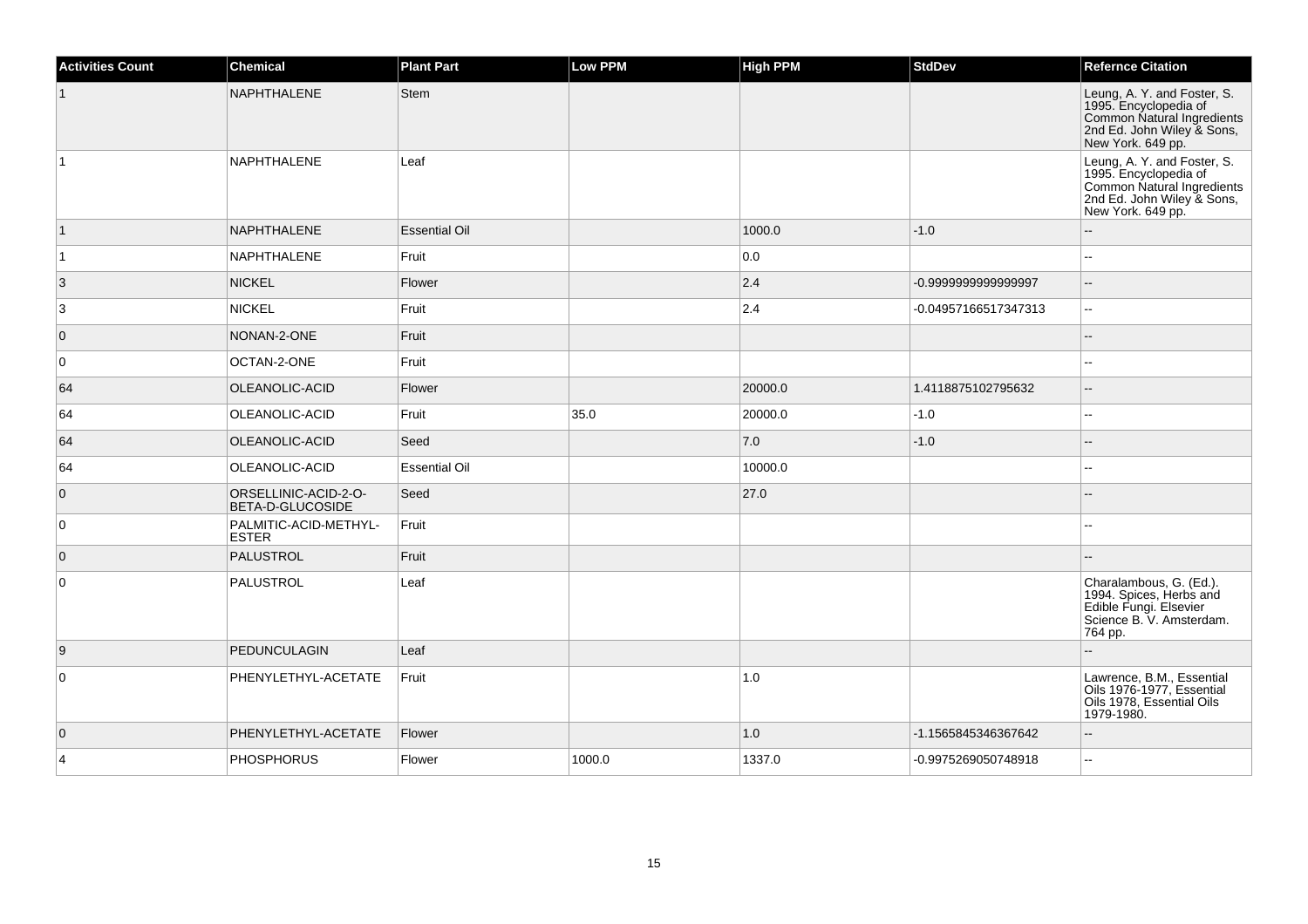| <b>Activities Count</b> | <b>Chemical</b>                          | <b>Plant Part</b>    | <b>Low PPM</b> | <b>High PPM</b> | <b>StdDev</b>        | <b>Refernce Citation</b>                                                                                                                 |
|-------------------------|------------------------------------------|----------------------|----------------|-----------------|----------------------|------------------------------------------------------------------------------------------------------------------------------------------|
| $\overline{4}$          | <b>PHOSPHORUS</b>                        | Fruit                | 1000.0         | 1337.0          | -0.5707254381124798  | CRC Handbook of Medicinal<br>Herbs and/or CRC Handbook<br>of Proximate Analyses                                                          |
| $\mathbf 0$             | PHTHALIC ACID DIBUTYL<br><b>DIESTER</b>  | <b>Essential Oil</b> |                |                 |                      |                                                                                                                                          |
| 2                       | <b>PHYTOSTEROLS</b>                      | Fruit                |                | 2560.0          | 2.080091889988275    | Spiller, G. A. 1996 (Spiller, G.<br>A. Ed. 1996. CRC Handbook<br>of Lipids in Human Nutrition.<br>CRC Press. Boca Raton, FL.<br>233 pp.) |
| 14                      | <b>POTASSIUM</b>                         | Flower               | 11020.0        | 16200.0         | -0.3149478902442045  | Ξ.                                                                                                                                       |
| 14                      | <b>POTASSIUM</b>                         | Fruit                | 11020.0        | 16200.0         | -0.15186560947876587 | $-$                                                                                                                                      |
| 11                      | <b>PROCYANIDIN</b>                       | Leaf                 |                |                 |                      |                                                                                                                                          |
| $\vert$ 1               | <b>PRODELPHINIDIN</b>                    | Leaf                 |                |                 |                      | $\sim$                                                                                                                                   |
| $\mathbf 0$             | <b>PROTEIN</b>                           | Fruit                | 52000.0        | 70000.0         | -0.5294951043049843  | CRC Handbook of Medicinal<br>Herbs and/or CRC Handbook<br>of Proximate Analyses                                                          |
| $\mathbf 0$             | <b>PROTEIN</b>                           | Flower               | 52000.0        | 70000.0         | -0.8446468010457023  | Ξ.                                                                                                                                       |
| $\mathbf 0$             | PTEROCARININ A                           | Leaf                 |                | 21.5            |                      |                                                                                                                                          |
| 176                     | <b>QUERCETIN</b>                         | Fruit                |                |                 |                      | Leung, A. Y. and Foster, S.<br>1995. Encyclopedia of<br>Common Natural Ingredients<br>2nd Ed. John Wiley & Sons,<br>New York. 649 pp.    |
| $\mathbf 0$             | QUERCETIN-3,4'-DI-O-<br>BETA-D-GLUCOSIDE | Fruit                |                |                 |                      |                                                                                                                                          |
| $\mathbf{0}$            | QUERCITRIN-3,4'-DI-O-<br>GLYCOSIDE       | Fruit                |                |                 |                      |                                                                                                                                          |
| 0                       | <b>RESIN</b>                             | Plant                |                |                 |                      | List, P.H. and Horhammer, L.,<br>Hager's Handbuch der<br>Pharmazeutischen Praxis,<br>Vols. 2-6, Springer-Verlag,<br>Berlin, 1969-1979.   |
| 18                      | <b>RHAMNETIN</b>                         | Fruit                |                |                 |                      | --                                                                                                                                       |
| 18                      | <b>RHAMNETIN</b>                         | Plant                |                |                 |                      | $\overline{a}$                                                                                                                           |
| $\overline{7}$          | <b>RHAMNOCITRIN</b>                      | Fruit                |                | 50.0            |                      |                                                                                                                                          |
| 15                      | <b>RIBOFLAVIN</b>                        | Fruit                | 1.0            | 2.0             | -0.6444915447424321  | <b>CRC Handbook of Medicinal</b><br>Herbs and/or CRC Handbook<br>of Proximate Analyses                                                   |
| 15                      | <b>RIBOFLAVIN</b>                        | Flower               | 1.0            | 2.0             | -0.9879472837456319  | ш,                                                                                                                                       |
| $\vert$ 1               | RUGOSIN-A                                | Leaf                 |                | 16.2            |                      | 44                                                                                                                                       |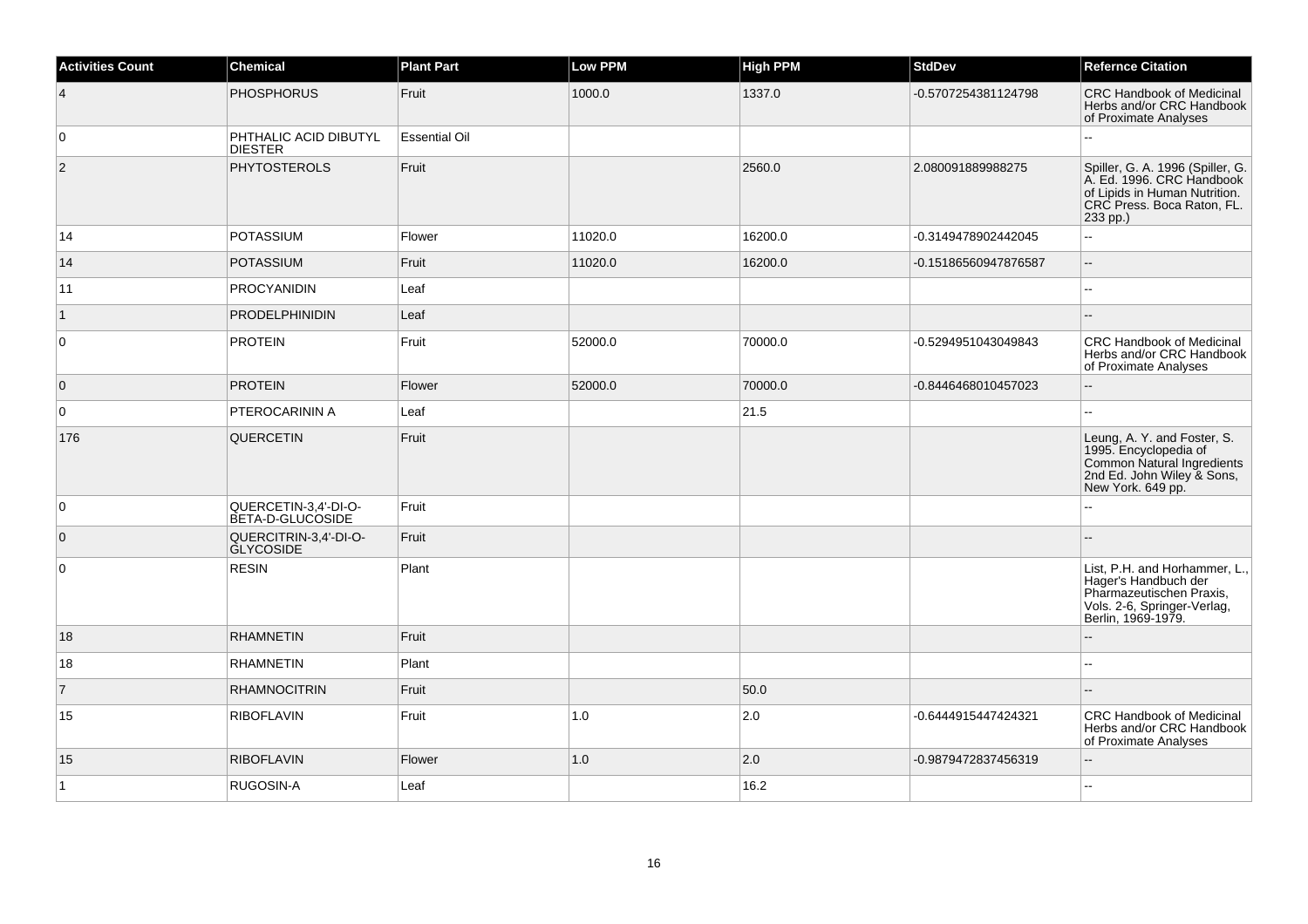| <b>Activities Count</b> | <b>Chemical</b>                             | <b>Plant Part</b> | Low PPM | <b>High PPM</b> | <b>StdDev</b>        | <b>Refernce Citation</b>                                                                                                                                                 |
|-------------------------|---------------------------------------------|-------------------|---------|-----------------|----------------------|--------------------------------------------------------------------------------------------------------------------------------------------------------------------------|
| 8                       | RUGOSIN-D                                   | Leaf              |         | 1925.0          |                      | $\overline{\phantom{a}}$                                                                                                                                                 |
| $\overline{2}$          | <b>RUGOSIN-E</b>                            | Leaf              |         | 975.0           |                      | Ξ.                                                                                                                                                                       |
| $\vert$ 7               | <b>SALICYLATES</b>                          | Fruit             | 6.0     | 60.0            | -0.16469419114376535 | --                                                                                                                                                                       |
| 0                       | SALICYLIC ACID BENZYL<br><b>ESTER</b>       | Fruit             |         |                 |                      |                                                                                                                                                                          |
| $\vert$ 1               | SODIUM                                      | Fruit             | 200.0   | 3250.0          | 0.12424306354013467  | --                                                                                                                                                                       |
| $\vert$ 1               | SODIUM                                      | Flower            | 200.0   | 3250.0          | 1.2911423278705607   | 44                                                                                                                                                                       |
| $\overline{0}$          | <b>STEARIC ACID METHYL</b><br><b>ESTER</b>  | Fruit             |         |                 |                      | $\overline{\phantom{a}}$                                                                                                                                                 |
| 12 <sup>°</sup>         | <b>STIGMASTEROL</b>                         | Fruit             |         | 140.0           | 0.7694026293001529   | --                                                                                                                                                                       |
| $12$                    | <b>STIGMASTEROL</b>                         | Plant             |         |                 |                      |                                                                                                                                                                          |
| 0                       | STIGMASTEROL-3-O-BETA- Fruit<br>D-GLUCOSIDE |                   |         |                 |                      |                                                                                                                                                                          |
| $\overline{0}$          | STIGMASTEROL-<br><b>GLUCOSIDE</b>           | Plant             |         |                 |                      |                                                                                                                                                                          |
| $\vert$ 1               | STRICTININ                                  | Leaf              |         | 100.0           | 0.09053574604251853  | $\overline{a}$                                                                                                                                                           |
| $\overline{0}$          | <b>STRONTIUM</b>                            | Fruit             | 30.0    | 60.0            | -0.10634151712424286 | Lawrence, B.M., Essential<br>Oils 1976-1977, Essential<br>Oils 1978, Essential Oils<br>1979-1980.                                                                        |
| 0                       | <b>STRONTIUM</b>                            | Flower            | 30.0    | 60.0            |                      |                                                                                                                                                                          |
| $\overline{0}$          | STYRALYL-ACETATE                            | Flower            |         | 1.0             |                      |                                                                                                                                                                          |
| $\mathbf 0$             | STYRALYL-ACETATE                            | Fruit             |         | 1.0             |                      | Lawrence, B.M., Essential<br>Oils 1976-1977, Essential<br>Oils 1978, Essential Oils<br>1979-1980.                                                                        |
| $\overline{0}$          | <b>SYZYGININ-A</b>                          | Leaf              |         | 98.0            |                      |                                                                                                                                                                          |
| 0                       | SYZYGININ-B                                 | Leaf              |         | 131.0           |                      |                                                                                                                                                                          |
| 35                      | <b>TANNIN</b>                               | Plant             |         |                 |                      |                                                                                                                                                                          |
| $\mathbf 0$             | <b>TANNINS</b>                              | Fruit             |         | 100000.0        | 0.1858330724301565   | --                                                                                                                                                                       |
| $\overline{7}$          | <b>TELLIMAGRANDIN-I</b>                     | Plant             |         |                 |                      | Jeffery B. Harborne and H.<br>Baxter, eds. 1983.<br>Phytochemical Dictionary. A<br>Handbook of Bioactive<br>Compounds from Plants.<br>Taylor & Frost, London. 791<br>pp. |
| 7                       | TELLIMAGRANDIN-I                            | Leaf              |         |                 |                      | Ξ.                                                                                                                                                                       |